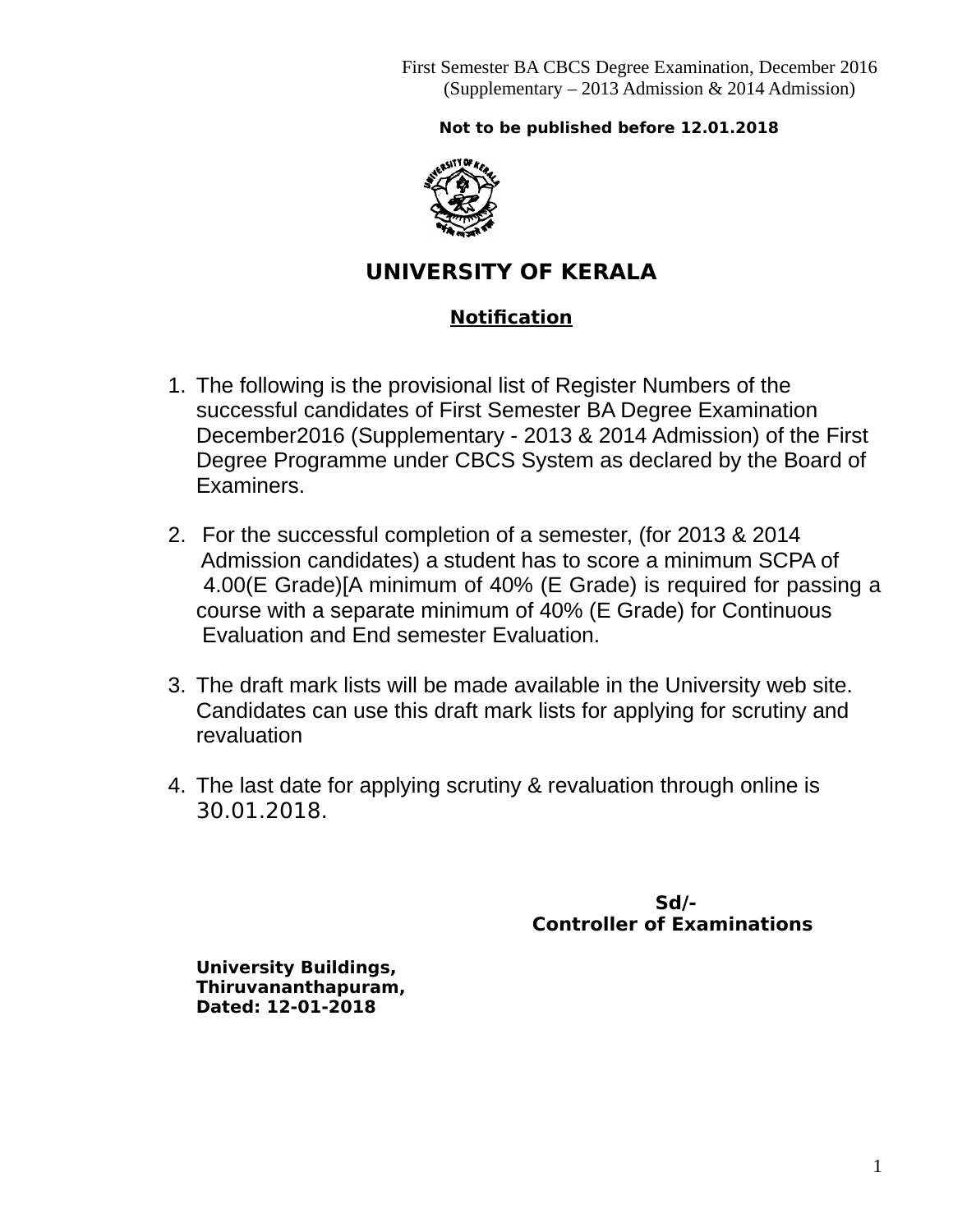### **All Saint's College, Chakai, Thiruvananthapuram**

### **B.A. - English Language & Literature(130)**

All Pass (Semester scores given in brackets) 14100047(5.36 D)

### **B.A. - History(140)**

|           | All Pass (Semester scores given in brackets) |                                                   |             |             |        |
|-----------|----------------------------------------------|---------------------------------------------------|-------------|-------------|--------|
|           | 14100027(5.90 D)                             | 047(5.74 D)                                       | 060(5.53 D) | 075(5.46 D) |        |
|           | 13100040(5.48 D)                             |                                                   |             |             |        |
|           |                                              | Passed in Parts (Subject codes given in brackets) |             |             |        |
|           | 14100024(5)                                  | 028(3)                                            | 029(3)      | 046(5)      | 048(3) |
|           | 053(5)                                       | 055(3)                                            | 058(3)      | 066(5)      | 072(1) |
|           | 13100028(5)                                  | 037(4)                                            | 049(5)      |             |        |
| RAL - ESE |                                              |                                                   |             |             |        |
|           | 13100010()                                   |                                                   |             |             |        |

#### **B.A. - Economics(150)**

| All Pass (Semester scores given in brackets) |                                                   |             |        |  |  |
|----------------------------------------------|---------------------------------------------------|-------------|--------|--|--|
| 14100011(5.48 D) 016(5.95 D)                 |                                                   | 079(5.89 D) |        |  |  |
|                                              | Passed in Parts (Subject codes given in brackets) |             |        |  |  |
| 14100021(5)                                  | 028(6)                                            | 051(46)     | 056(1) |  |  |
|                                              |                                                   |             |        |  |  |

 **College Code : 101**

**Bishop Moore College, Mavelikara, Alappuzha**

### **B.A. - Malayalam: Language, Culture & Literature(115)**

Passed in Parts (Subject codes given in brackets) 13101008(1)

**B.A. - English Language & Literature(130)**

Passed in Parts (Subject codes given in brackets) 14101001(16)

**B.A. - Economics(150)**

All Pass (Semester scores given in brackets) 14101033(5.67 D) 034(5.33 D)

Passed in Parts (Subject codes given in brackets) 13101029(46)

 **College Code : 102 Christian College, Chengannur, Alappuzha**

#### **B.A. - English Language & Literature(130)**

All Pass (Semester scores given in brackets) 14102005(5.47 D) 018(6.49 C) 13102043(5.62 D) Passed in Parts (Subject codes given in brackets) 14102004(3) 039(3)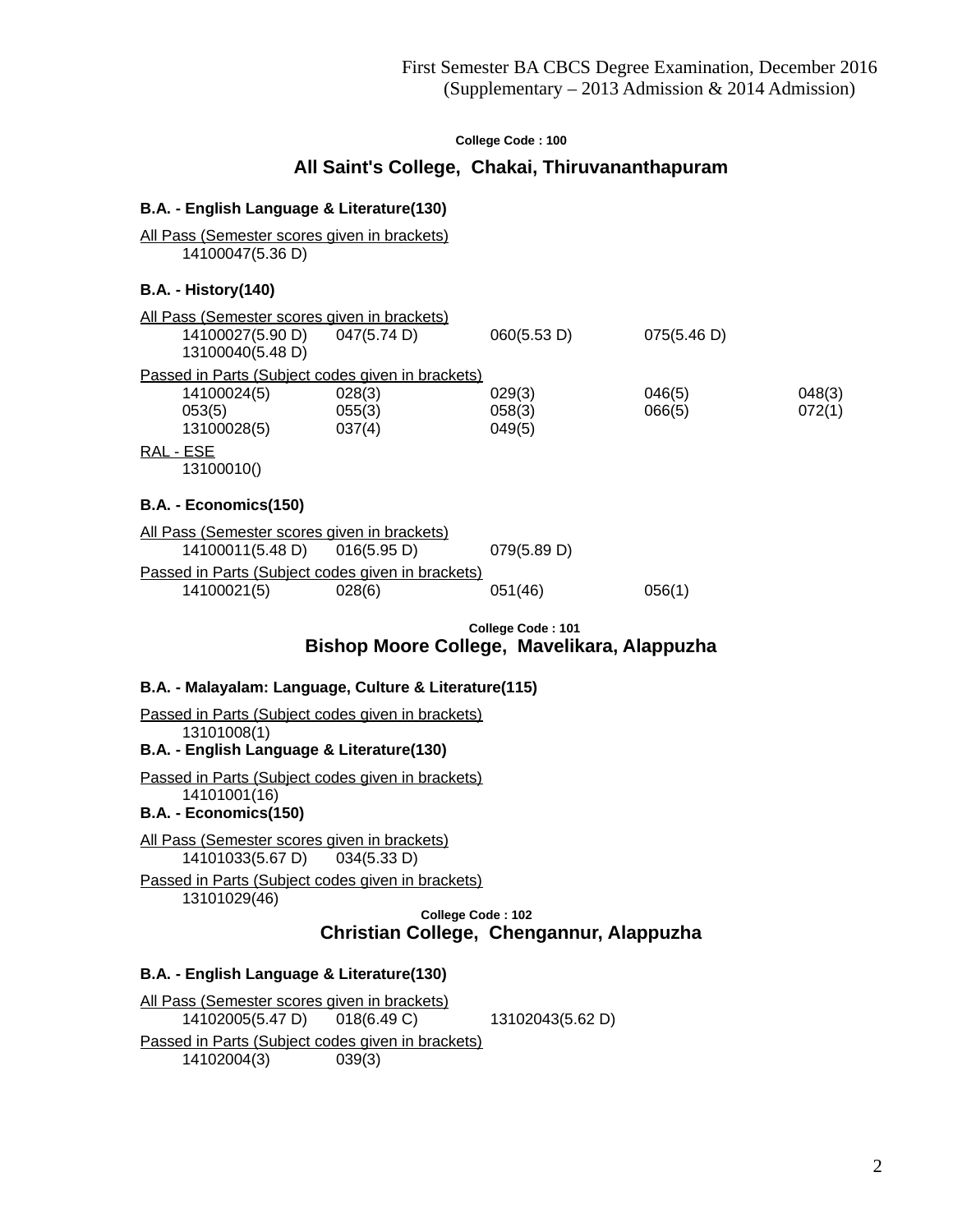## **B.A. - History(140)** All Pass (Semester scores given in brackets) 14102002(5.54 D) 016(5.35 D) 018(6.02 C) 025(6.25 C) 026(6.70 C) 027(5.93 D) Passed in Parts (Subject codes given in brackets) 14102004(3) 015(6) **B.A. - Economics(150)** All Pass (Semester scores given in brackets) 14102002(4.87 E) 008(5.02 D) 015(5.42 D) 019(6.62 C) 026(6.54 C) 032(5.39 D) 035(5.54 D) 041(6.97 C) 13102008(5.03 D) 013(5.60 D)<br>027(5.41 D) 039(5.92 D)  $027(5.41 D)$ Passed in Parts (Subject codes given in brackets) 14102007(3) 022(3) RAL - ESE 14102006() **College Code : 103 Christian College, Kattakada, Thiruvananthapuram B.A. - History(140)**

|                                                   | All Pass (Semester scores given in brackets)        |                                                   |                  |             |        |
|---------------------------------------------------|-----------------------------------------------------|---------------------------------------------------|------------------|-------------|--------|
|                                                   | 14103021(5.49 D)                                    | 025(6.31 C)                                       | 029(6.12 C)      | 060(5.57 D) |        |
|                                                   | 13103026(4.80 E)                                    |                                                   |                  |             |        |
|                                                   | 042(5.14 D)                                         | 046(5.36 D)                                       | 055(5.12 D)      | 062(5.11 D) |        |
|                                                   |                                                     | Passed in Parts (Subject codes given in brackets) |                  |             |        |
|                                                   | 14103013(4)                                         | 042(6)                                            | 045(6)           | 052(4)      | 056(6) |
|                                                   | 059(4)                                              | 069(4)                                            | 13103030(2)      | 040(6)      | 063(6) |
|                                                   | SUSPECTED MALPRACTICE                               |                                                   |                  |             |        |
|                                                   | 16103014()                                          |                                                   |                  |             |        |
|                                                   | B.A. - Economics(150)                               |                                                   |                  |             |        |
|                                                   | <u>All Pass (Semester scores given in brackets)</u> |                                                   |                  |             |        |
|                                                   | 14103036(6.73 C)                                    | $049(6.03)$ C)                                    | 13103031(5.49 D) |             |        |
| Passed in Parts (Subject codes given in brackets) |                                                     |                                                   |                  |             |        |
|                                                   | 14103016(5)                                         | 065(6)                                            |                  |             |        |
|                                                   |                                                     |                                                   |                  |             |        |

**College Code : 104**

## **Kumbalathu Sankupilla Memorial Dewaswom Board College, Sasthamcottah, Kollam**

| B.A. - Sanskrit Special - Vedanda(112)                                                     |             |                  |
|--------------------------------------------------------------------------------------------|-------------|------------------|
| All Pass (Semester scores given in brackets)                                               |             |                  |
| 14104021(5.62 D) 13104027(5.61 D)<br>B.A. - Malayalam: Language, Culture & Literature(115) |             |                  |
|                                                                                            |             |                  |
| All Pass (Semester scores given in brackets)                                               |             |                  |
| 14104013(6.81 C) 019(6.05 C)                                                               | 030(6.20 C) | 13104013(5.07 D) |
| B.A. - Hindi Language & Literature(125)                                                    |             |                  |
| All Pass (Semester scores given in brackets)                                               |             |                  |
| 14104011(5.28 D)                                                                           |             |                  |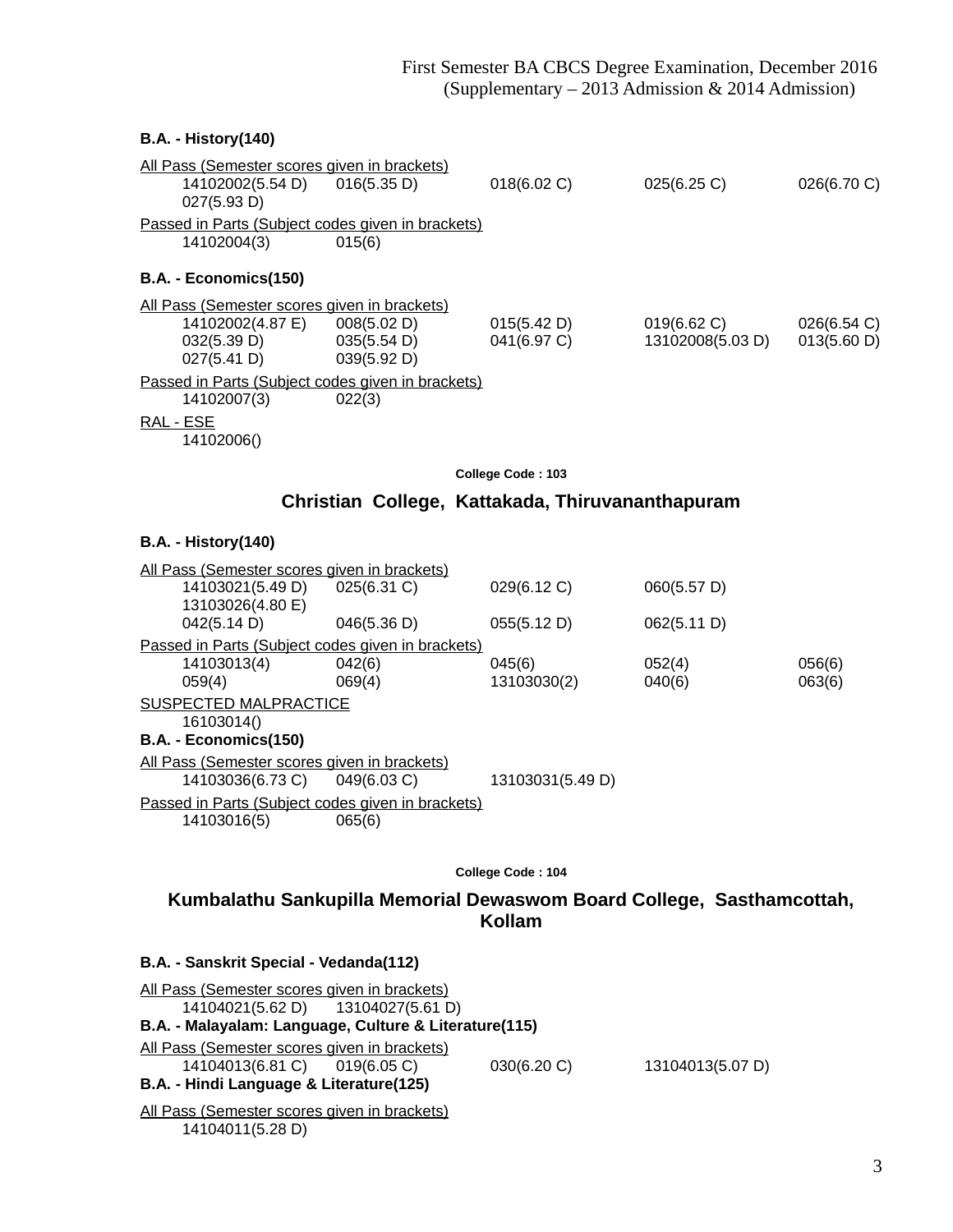| <u>RAL - ESE</u>                                     |                                                   |                                             |             |             |
|------------------------------------------------------|---------------------------------------------------|---------------------------------------------|-------------|-------------|
| 14104004()                                           |                                                   |                                             |             |             |
| B.A. - English Language & Literature(130)            |                                                   |                                             |             |             |
|                                                      | Passed in Parts (Subject codes given in brackets) |                                             |             |             |
| 14104041(4)                                          |                                                   |                                             |             |             |
|                                                      |                                                   |                                             |             |             |
| <b>B.A. - History(140)</b>                           |                                                   |                                             |             |             |
| <u> All Pass (Semester scores given in brackets)</u> |                                                   |                                             |             |             |
| 14104011(5.22 D) 040(5.84 D)                         |                                                   | 065(5.97 D)                                 |             |             |
|                                                      | Passed in Parts (Subject codes given in brackets) |                                             |             |             |
| 14104019(5)                                          | 039(6)                                            | 042(1)                                      | 063(6)      |             |
| 13104044(3)                                          |                                                   |                                             |             |             |
|                                                      |                                                   |                                             |             |             |
| B.A. - Political Science(145)                        |                                                   |                                             |             |             |
| All Pass (Semester scores given in brackets)         |                                                   |                                             |             |             |
| 14104003(5.46 D) 012(6.03 C)                         |                                                   | $016(4.97 \text{ E})$ $026(6.11 \text{ C})$ |             | 032(5.02 D) |
| $043(5.45 \text{ D})$ 066(5.26 D)                    |                                                   | 13104023(5.60 D) 041(5.56 D)                |             |             |
|                                                      | Passed in Parts (Subject codes given in brackets) |                                             |             |             |
| 14104019(1)                                          | 036(3)                                            | 039(46)                                     | 041(1)      | 044(4)      |
| 050(5)                                               | 052(5)                                            | 065(56)                                     | 13104033(1) | 070(1)      |
|                                                      |                                                   |                                             |             |             |
| B.A. - Economics(150)                                |                                                   |                                             |             |             |
| All Pass (Semester scores given in brackets)         |                                                   |                                             |             |             |
| 14104011(5.55 D) 032(5.66 D)                         |                                                   | 035(6.50 C)                                 | 042(5.63 D) |             |
|                                                      | Passed in Parts (Subject codes given in brackets) |                                             |             |             |
| 14104061(6)                                          |                                                   |                                             |             |             |
|                                                      |                                                   |                                             |             |             |

## **F.M.N College, , Kollam**

### **B.A. - Economics(150)**

All Pass (Semester scores given in brackets) 13105101(6.06 C) Passed in Parts (Subject codes given in brackets) 13105058(36)

#### **College Code : 106**

# **Govt. Arts College, , Thiruvananthapuram**

## **B.A. - Economics(150)**

| All Pass (Semester scores given in brackets)      |             |             |             |             |  |
|---------------------------------------------------|-------------|-------------|-------------|-------------|--|
| 14106005(5.95 D)                                  | 012(5.62 D) | 013(5.54 D) | 021(5.83 D) | 027(5.01 D) |  |
| 030(6.92 C)                                       | 044(6.67 C) | 053(6.34 C) | 061(6.28 C) | 064(6.21 C) |  |
| 065(4.74 E)                                       |             |             |             |             |  |
| Passed in Parts (Subject codes given in brackets) |             |             |             |             |  |
| 14106019(13)                                      | 041(3)      | 042(5)      | 045(3)      | 050(13)     |  |
| 056(1)                                            | 13106057(3) |             |             |             |  |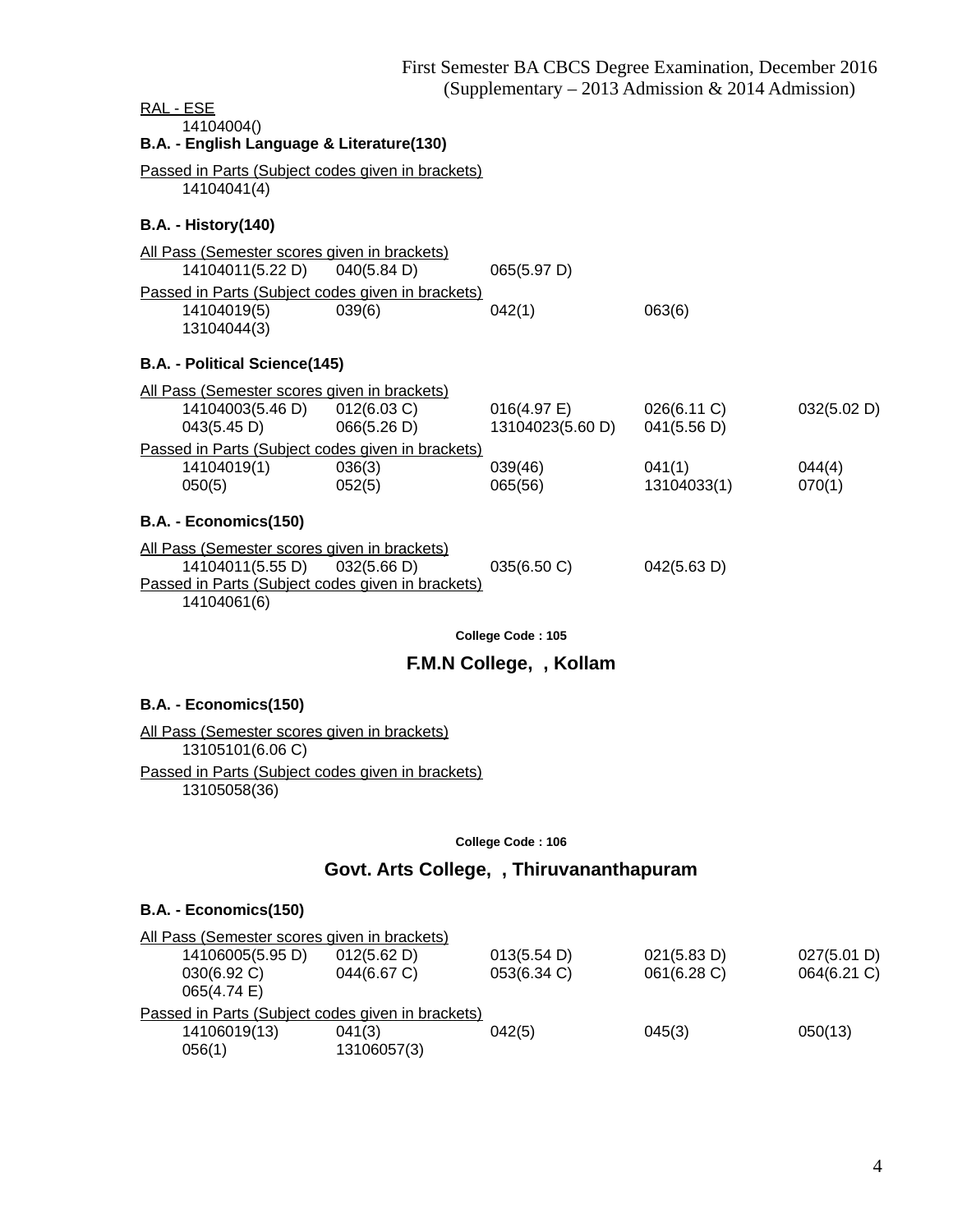## **College Code : 107 Govt. College For Women, Vazhuthacadu, Thiruvananthapuram**

## **B.A. - Philosophy(105)**

| All Pass (Semester scores given in brackets)                     |                  |                       |                       |             |
|------------------------------------------------------------------|------------------|-----------------------|-----------------------|-------------|
| 14107005(6.14 C)<br>051(5.41 D)                                  | 008(6.50 C)      | 023(5.54 D)           | 13107023(5.00 D)      | 047(6.13 C) |
| Passed in Parts (Subject codes given in brackets)                |                  |                       |                       |             |
| 14107019(1)<br>13107050(45)<br>052(1)                            | 025(1)           | 026(4)                | 036(4)                |             |
| RAL - ESE                                                        |                  |                       |                       |             |
| 14107020()                                                       | 051()            | 058()                 | 13107006()            |             |
| B.A. - Malayalam: Language, Culture & Literature(115)            |                  |                       |                       |             |
| All Pass (Semester scores given in brackets)<br>14107004(6.06 C) |                  |                       |                       |             |
| Passed in Parts (Subject codes given in brackets)                |                  |                       |                       |             |
| 14107001(1)<br>025(1)<br>11107032(36)                            | 003(1)<br>027(1) | 005(1)<br>028(1)      | 014(1)<br>13107013(1) | 021(1)      |
| B.A. - Hindi Language & Literature(125)                          |                  |                       |                       |             |
| Passed in Parts (Subject codes given in brackets)<br>14107007(1) | 012(1)           | 029(1)                |                       |             |
| RAL - ESE<br>14107001()                                          |                  |                       |                       |             |
| B.A. - English Language & Literature(130)                        |                  |                       |                       |             |
| Passed in Parts (Subject codes given in brackets)<br>14107034(1) |                  |                       |                       |             |
| RAL - ESE<br>14107028()                                          |                  |                       |                       |             |
| <b>B.A. - History(140)</b>                                       |                  |                       |                       |             |
| All Pass (Semester scores given in brackets)                     |                  |                       |                       |             |
| 14107003(5.78 D)                                                 | 010(5.20 D)      | $019(4.87 \text{ E})$ | 022(5.09 D)           | 030(5.81 D) |
| 035(5.74 D)                                                      | 043(5.16 D)      | 046(5.03 D)           | 053(5.81 D)           |             |
| 13107004(6.01 C)                                                 |                  |                       |                       |             |
| 034(5.46 D)                                                      | 038(6.01 C)      | 057(6.05 C)           | 058(5.68 D)           | 063(5.24 D) |
| Passed in Parts (Subject codes given in brackets)                |                  |                       |                       |             |
| 14107008(1)<br>012(6)                                            | 025(5)<br>026(1) | 038(1)<br>035(1)      | 13107006(1)<br>036(1) | 009(1)      |
|                                                                  |                  |                       |                       |             |
| RAL - ESE<br>14107021()                                          | 13107002()       | 007()                 |                       |             |
| B.A. - Economics(150)                                            |                  |                       |                       |             |
| All Pass (Semester scores given in brackets)<br>14107001(5.70 D) | 014(4.69 E)      | 051(5.96 D)           | 13107019(4.81 E)      | 060(5.67 D) |
| Passed in Parts (Subject codes given in brackets)<br>14107033(3) | 048(3)           | 061(4)                | 13107039(3)           |             |
|                                                                  |                  |                       |                       |             |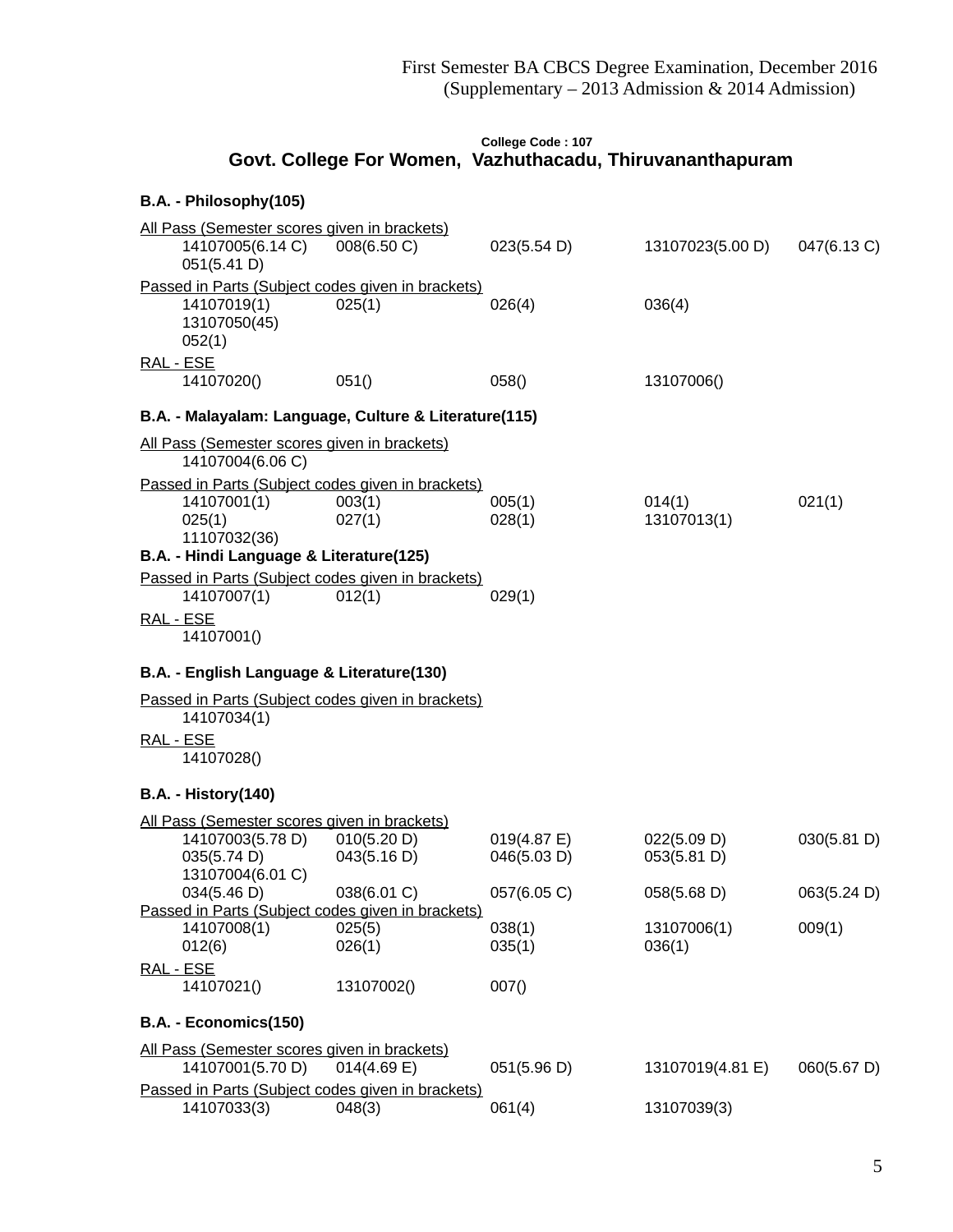RAL - ESE 14107004() 028() **B.A. - Music(158)** Passed in Parts (Subject codes given in brackets) 13107005(3) 006(3)

**College Code : 109**

## **Govt. Sanskrit College, , Thiruvananthapuram**

| <b>B.A. - Sanskrit Special - Vedanda(112)</b>                                                     |                                                                            |                              |                |                |  |  |
|---------------------------------------------------------------------------------------------------|----------------------------------------------------------------------------|------------------------------|----------------|----------------|--|--|
| 14109001(5)<br>024(5)                                                                             | Passed in Parts (Subject codes given in brackets)<br>004(5)<br>13109029(5) | 007(15)<br>108(5)            | 013(5)         | 014(5)         |  |  |
| B.A. - Sanskrit Special - Nyaya(113)                                                              |                                                                            |                              |                |                |  |  |
| All Pass (Semester scores given in brackets)<br>13109017(4.71 E)                                  |                                                                            |                              |                |                |  |  |
| <u>RAL - ESE</u><br>14109002()                                                                    | 007()                                                                      | 015()                        |                |                |  |  |
| B.A. - Sanskrit Special - Vyakarana(114)                                                          |                                                                            |                              |                |                |  |  |
| All Pass (Semester scores given in brackets)<br>14109004(5.55 D) 007(5.15 D)                      |                                                                            |                              |                |                |  |  |
| <u>RAL - ESE</u><br>14109025()                                                                    |                                                                            | 13109004(5.88 D) 038(6.05 C) |                |                |  |  |
| B.A. - Sanskrit Special - Sahithya(117)                                                           |                                                                            |                              |                |                |  |  |
| <u>RAL - ESE</u><br>14109003()<br>13109075()<br>095()<br>B.A. - Sanskrit Special - Jyothisha(118) | 010()<br>078()<br>096()                                                    | 011()<br>084()<br>103()      | 012()<br>089() | 016()<br>094() |  |  |
| All Pass (Semester scores given in brackets)                                                      |                                                                            |                              |                |                |  |  |
| 14109023(6.15 C)                                                                                  |                                                                            |                              |                |                |  |  |
| RAL - ESE<br>13109016()                                                                           | 067()                                                                      |                              |                |                |  |  |
|                                                                                                   |                                                                            | College Code: 110            |                |                |  |  |
| Govt. College, Attingal, Thiruvananthapuram                                                       |                                                                            |                              |                |                |  |  |

All Pass (Semester scores given in brackets) 14110006(6.23 C) 017(5.65 D) 031(6.13 C) Passed in Parts (Subject codes given in brackets)<br>14110008(6) 010(6) 14110008(6) 010(6) 027(6) 035(46) 13110021(5)

**B.A. - History(140)**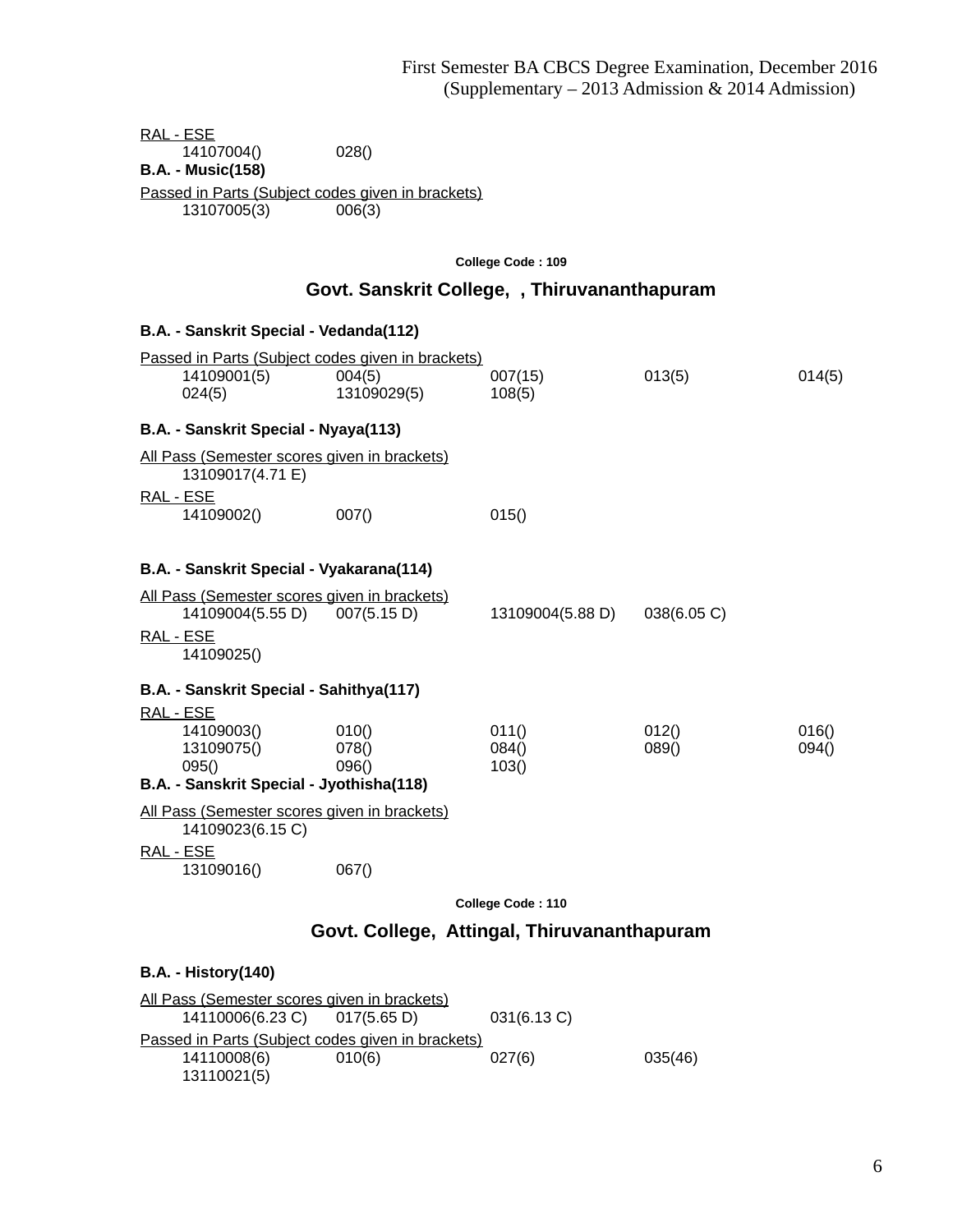### **B.A. - Economics(150)**

All Pass (Semester scores given in brackets) 14110024(6.35 C) Passed in Parts (Subject codes given in brackets) 14110014(1) RAL - ESE 14110001()

**College Code : 111**

### **Baby John Memorial Govt. College, Chavara, Kollam**

### **B.A. - English Language & Literature(130)**

All Pass (Semester scores given in brackets) 14111024(5.30 D) **B.A. - History(140)** All Pass (Semester scores given in brackets) 14111012(5.43 D) 13111003(5.70 D) 037(5.28 D) Passed in Parts (Subject codes given in brackets) 14111006(5) 010(6) 022(56) 042(2) 13111015(6)

### **College Code : 112 Govt. College, Nedumangad, Thiruvananthapuram**

### **B.A. - Malayalam: Language, Culture & Literature(115)**

All Pass (Semester scores given in brackets) 14112034(7.05 B) 13112041(6.38 C) Passed in Parts (Subject codes given in brackets) 14112030(3) **B.A. - History(140)** All Pass (Semester scores given in brackets) 14112046(7.05 B) Passed in Parts (Subject codes given in brackets) 14112021(4) 028(1) 033(1) 043(1) 056(6) RAL - ESE 14112006()

**College Code : 113**

### **Iqbal College, Peringamala, Thiruvananthapuram**

#### **B.A. - History(140)**

| All Pass (Semester scores given in brackets) |                                                   |             |             |        |
|----------------------------------------------|---------------------------------------------------|-------------|-------------|--------|
| 14113009(5.83 D)                             | $015(6.24)$ C)                                    | 030(5.46 D) | 051(6.03 C) |        |
| 13113015(6.03 C)                             |                                                   |             |             |        |
| $023(6.35)$ C)                               | 027(6.26)                                         | 048(5.62 D) |             |        |
|                                              | Passed in Parts (Subject codes given in brackets) |             |             |        |
| 14113006(1)                                  | 016(6)                                            | 021(6)      | 022(6)      | 031(1) |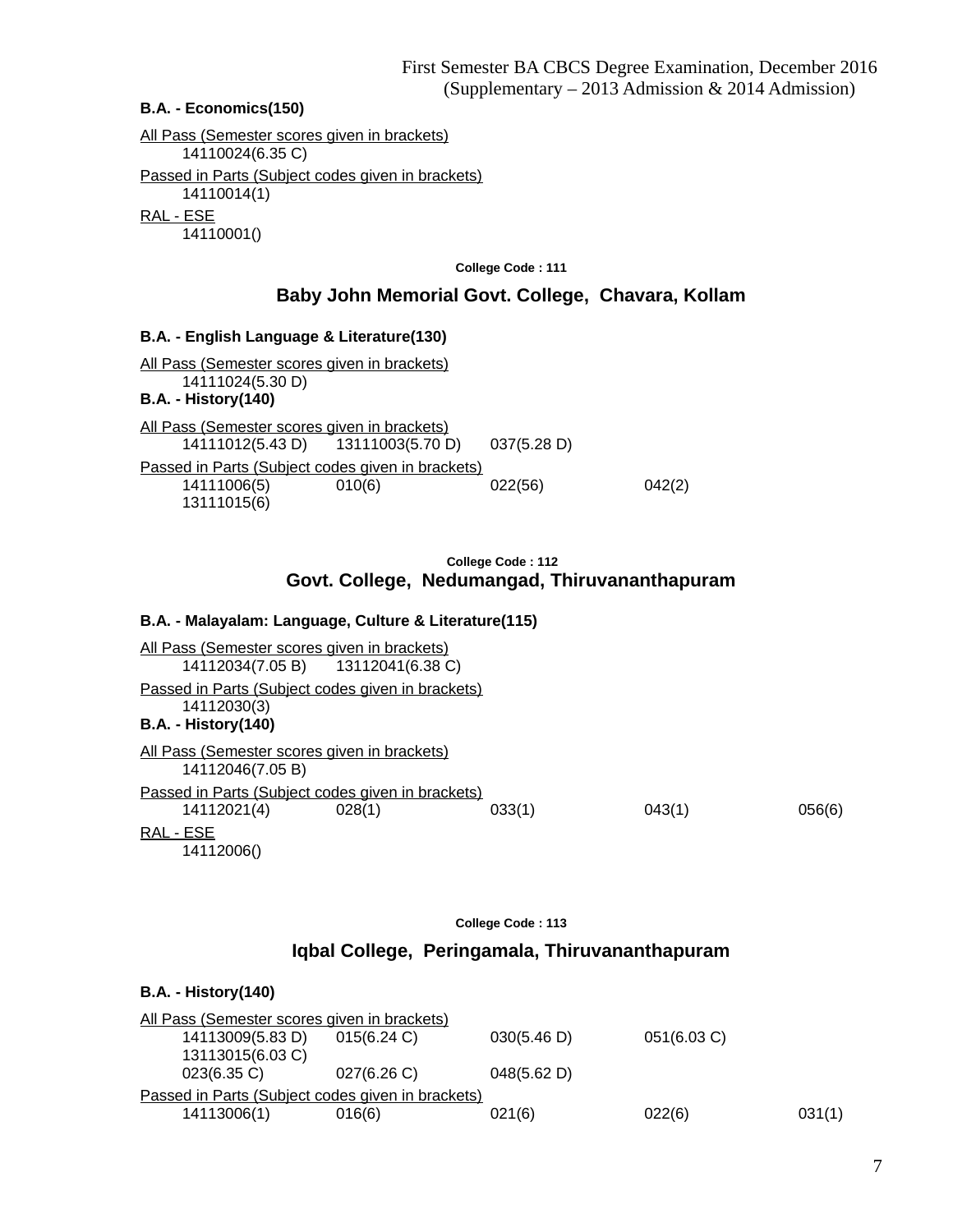|                       |        | First Semester BA CBCS Degree Examination, December 2016 |                                                     |  |  |
|-----------------------|--------|----------------------------------------------------------|-----------------------------------------------------|--|--|
|                       |        |                                                          | (Supplementary $-$ 2013 Admission & 2014 Admission) |  |  |
| 043(1)<br>13113016(1) | 046(6) | 047(6)                                                   | 050(6)                                              |  |  |
| 018(1)                | 026(5) | 035(6)                                                   | 045(1)                                              |  |  |
| RAL - ESE             |        |                                                          |                                                     |  |  |

14113008()

**College Code : 114**

## **Kunjukrishna Nadar Memorial Govt. Arts & Science College, Kanjiramkulam, Thiruvananthapuram**

### **B.A. - Economics(150)**

All Pass (Semester scores given in brackets) 14114052(5.11 D) 13114007(4.75 E)

### **B.A. - Sociology(156)**

|                                                   | All Pass (Semester scores given in brackets) |                       |             |             |             |  |
|---------------------------------------------------|----------------------------------------------|-----------------------|-------------|-------------|-------------|--|
|                                                   | 14114019(5.67 D)                             | 020(5.76 D)           | 021(5.89 D) | 028(6.21 C) | 033(5.37 D) |  |
|                                                   | 034(5.43 D)                                  | 035(5.52 D)           | 050(5.56 D) | 051(5.14 D) |             |  |
|                                                   | 13114008(5.17 D)                             |                       |             |             |             |  |
|                                                   | 030(5.91 D)                                  | $038(4.95 \text{ E})$ |             |             |             |  |
| Passed in Parts (Subject codes given in brackets) |                                              |                       |             |             |             |  |
|                                                   | 14114001(3)                                  | 030(5)                | 041(35)     |             |             |  |
|                                                   |                                              |                       |             |             |             |  |

### **College Code : 116 M M N S S College, Kottiyam, Kollam**

## **B.A. - English Language & Literature(130)**

All Pass (Semester scores given in brackets)

14116049(6.29 C) 13116003(5.19 D)

RAL - ESE

13116021()

**B.A. - Economics(150)**

Passed in Parts (Subject codes given in brackets) 14116029(1) 040(4) RAL - ESE

14116037() 042()

## **College Code : 117**

## **Milad –E-Sherif Memorial College, Kayamkulam, Alappuzha**

### **B.A. - Malayalam: Language, Culture & Literature(115)**

All Pass (Semester scores given in brackets) 13117021(6.18 C) 028(5.95 D) 035(6.19 C) 045(5.72 D) Passed in Parts (Subject codes given in brackets) 14117024(1) 13117050(1) RAL - ESE 14117028() 030()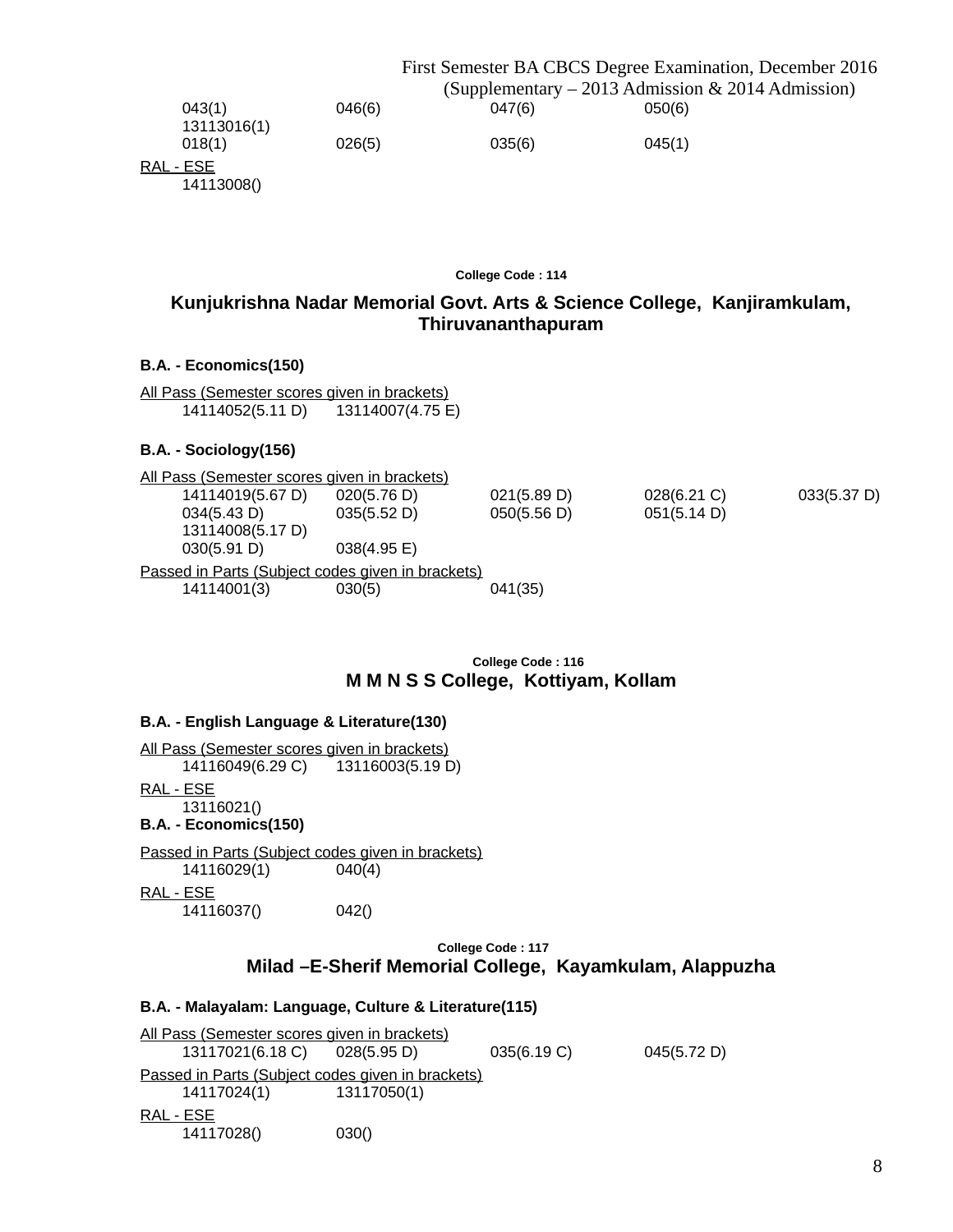### **B.A. - English Language & Literature(130)**

| All Pass (Semester scores given in brackets)        |                  |             |                  |             |
|-----------------------------------------------------|------------------|-------------|------------------|-------------|
| 14117017(5.05 D)                                    | 13117026(5.15 D) |             |                  |             |
| Passed in Parts (Subject codes given in brackets)   |                  |             |                  |             |
| 14117049(35)                                        | 051(3)           | 13117008(3) |                  |             |
| B.A. - Arabic Language & Literature(135)            |                  |             |                  |             |
| <u>All Pass (Semester scores given in brackets)</u> |                  |             |                  |             |
| 14117001(6.48 C)                                    | 005(5.68 D)      | 006(6.29 C) | 014(5.82 D)      | 015(6.04 C) |
| 019(6.25 C)                                         | 13117013(6.04 C) | 023(5.78 D) | 030(6.23 C)      |             |
| Passed in Parts (Subject codes given in brackets)   |                  |             |                  |             |
| 14117004(5)                                         | 008(5)           | 13117012(3) |                  |             |
| <b>SUSPECTED MALPRACTICE</b>                        |                  |             |                  |             |
| 14117003()                                          |                  |             |                  |             |
|                                                     |                  |             |                  |             |
| <b>B.A. - History(140)</b>                          |                  |             |                  |             |
|                                                     |                  |             |                  |             |
| All Pass (Semester scores given in brackets)        |                  |             |                  |             |
| 14117004(5.32 D)                                    | 020(5.17 D)      | 052(5.56 D) | 13117049(5.24 D) | 059(5.13 D) |
| Passed in Parts (Subject codes given in brackets)   |                  |             |                  |             |
| 14117009(4)                                         | 031(4)           | 066(356)    | 13117015(3)      | 023(6)      |
|                                                     |                  |             |                  |             |
|                                                     |                  |             |                  |             |
| B.A. - Political Science(145)                       |                  |             |                  |             |
| All Pass (Semester scores given in brackets)        |                  |             |                  |             |
| 14117012(5.82 D) 029(5.43 D)                        |                  | 033(5.37 D) | 053(5.60 D)      | 054(5.51 D) |
| 13117024(5.25 D)                                    | 042(6.08 C)      |             |                  |             |
| Passed in Parts (Subject codes given in brackets)   |                  |             |                  |             |
| 14117027(1)                                         | 039(1)           | 058(4)      | 13117008(4)      | 015(4)      |
| B.A. - Economics(150)                               |                  |             |                  |             |
| All Pass (Semester scores given in brackets)        |                  |             |                  |             |
| 14117002(4.61 E)                                    | 011(5.19 D)      | 014(5.63 D) | 13117037(5.28 D) | 042(5.80 D) |
| Passed in Parts (Subject codes given in brackets)   |                  |             |                  |             |
| 14117003(2)                                         | 028(2)           | 041(6)      |                  |             |
|                                                     |                  |             |                  |             |

**College Code : 118**

## **Mahatma Gandhi College , Kesavadasapuram, Thiruvananthapuram**

## **B.A. - Malayalam: Language, Culture & Literature(115)**

|           | All Pass (Semester scores given in brackets) |                                                   |                  |             |        |  |
|-----------|----------------------------------------------|---------------------------------------------------|------------------|-------------|--------|--|
|           | 14118037(5.59 D)                             | 038(5.34 D)                                       | 13118010(5.88 D) | 051(5.99 D) |        |  |
|           |                                              | Passed in Parts (Subject codes given in brackets) |                  |             |        |  |
|           | 14118001(3)                                  | 003(5)                                            | 005(5)           | 017(1)      | 018(3) |  |
|           | 13118038(3)                                  |                                                   |                  |             |        |  |
| RAL - ESE |                                              |                                                   |                  |             |        |  |
|           | 14118049()                                   |                                                   |                  |             |        |  |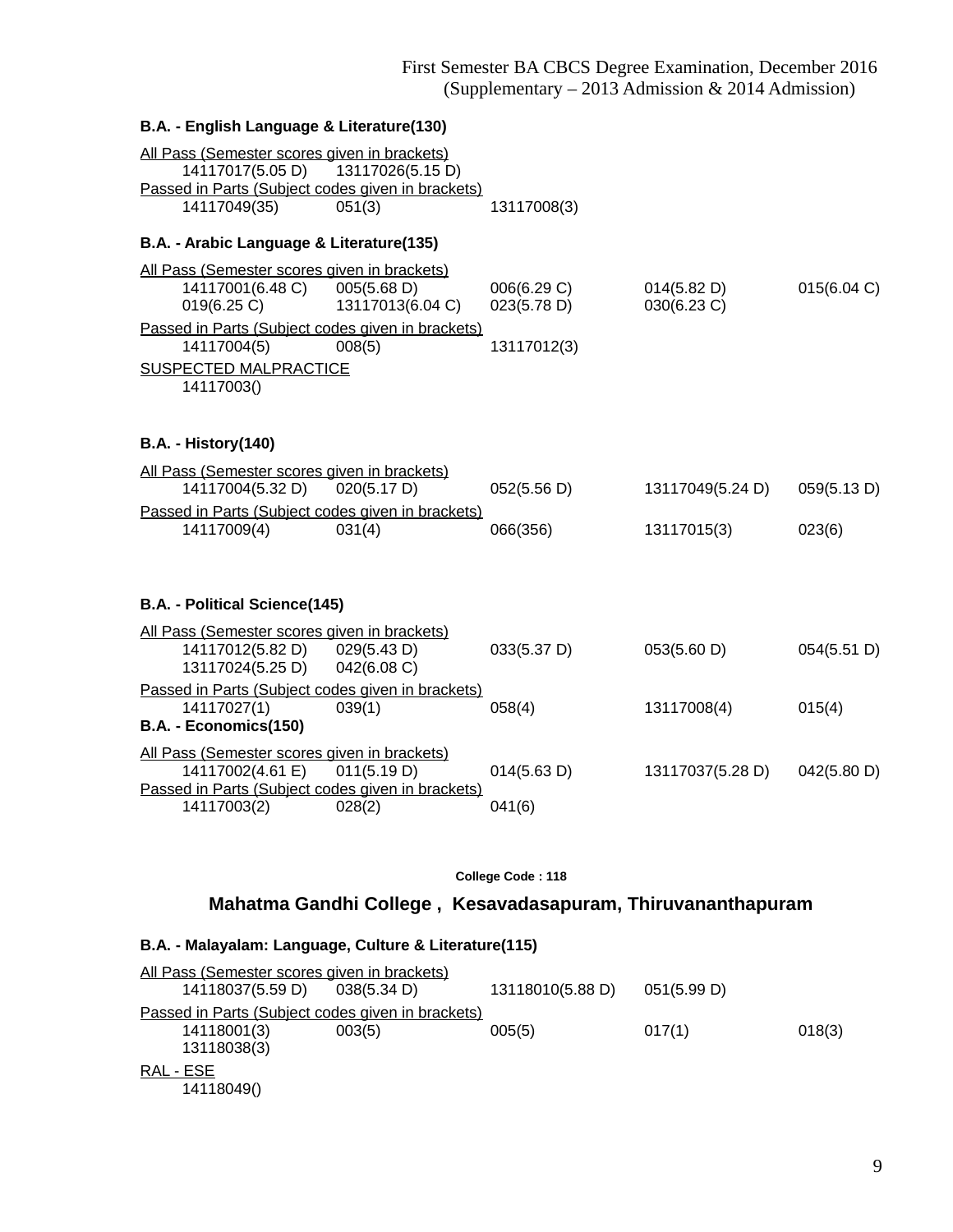### **B.A. - Hindi Language & Literature(125)**

| All Pass (Semester scores given in brackets)<br>14118039(5.19 D)                                                        |                       |             |                  |        |
|-------------------------------------------------------------------------------------------------------------------------|-----------------------|-------------|------------------|--------|
| Passed in Parts (Subject codes given in brackets)<br>14118012(4)<br>029(3)<br>B.A. - English Language & Literature(130) | 018(1)<br>13118035(4) | 024(1)      | 027(4)           | 028(1) |
| All Pass (Semester scores given in brackets)<br>13118028(5.46 D)                                                        |                       |             |                  |        |
| Passed in Parts (Subject codes given in brackets)<br>14118002(13)<br><b>B.A. - History(140)</b>                         |                       |             |                  |        |
| All Pass (Semester scores given in brackets)                                                                            |                       |             |                  |        |
| 13118003(4.82 E) 031(5.55 D)                                                                                            |                       |             |                  |        |
| Passed in Parts (Subject codes given in brackets)<br>14118001(5)                                                        | 012(1)                | 022(4)      | 13118036(5)      |        |
| B.A. - Economics(150)                                                                                                   |                       |             |                  |        |
| All Pass (Semester scores given in brackets)<br>13118044(5.48 D)                                                        | 048(6.81 C)           | 057(6.58 C) |                  |        |
| Passed in Parts (Subject codes given in brackets)                                                                       |                       |             |                  |        |
| 14118028(6)                                                                                                             | 029(6)                | 039(6)      |                  |        |
| B.A. - Sociology(156)                                                                                                   |                       |             |                  |        |
| All Pass (Semester scores given in brackets)<br>14118007(5.58 D) 032(6.37 C)                                            |                       | 033(5.33 D) | 13118039(5.86 D) |        |
| Passed in Parts (Subject codes given in brackets)<br>14118029(3)                                                        |                       |             |                  |        |

**College Code : 119**

# **Mannaniya College Of Arts And Science, Pangode, Thiruvananthapuram**

### **B.A. - Islamic History(141)**

All Pass (Semester scores given in brackets) 14119034(7.28 B) Passed in Parts (Subject codes given in brackets) 14119006(2) 027(5)

**College Code : 120**

### **Mar Ivanios College, Nalanchira, Thiruvananthapuram**

### **B.A. - English Language & Literature(130)**

All Pass (Semester scores given in brackets) 13120030(5.65 D)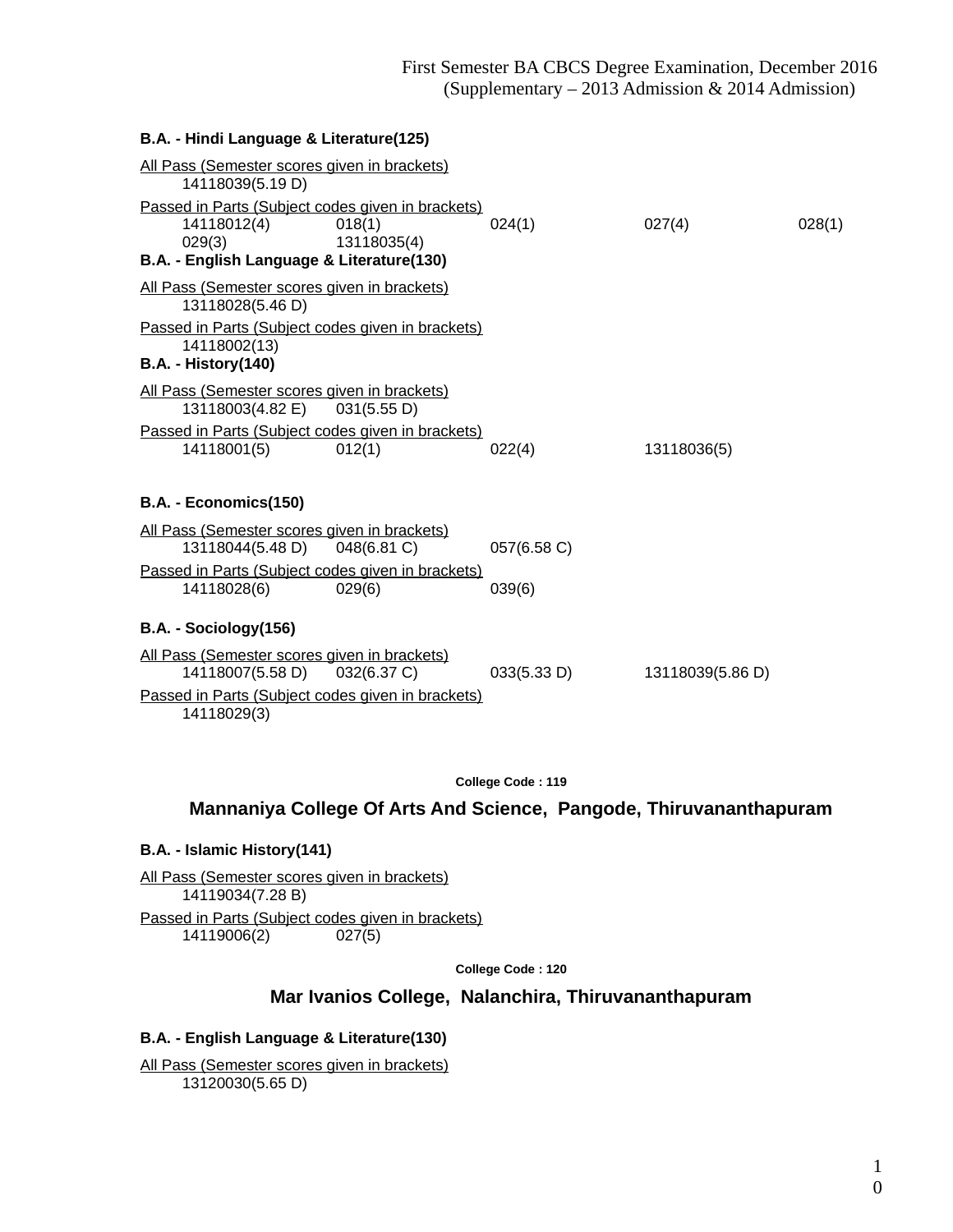## **B.A. - Economics(150)**

All Pass (Semester scores given in brackets)<br>13120018(6.28 C) 055(5.60 D) 13120018(6.28 C) 055(5.60 D)

### **College Code : 121 H.H.M.S.P.B. N.S.S. College for Women, Neeramankara, Thiruvananthapuram**

## **B.A. - Philosophy(105)**

| All Pass (Semester scores given in brackets)          |             |                  |             |             |
|-------------------------------------------------------|-------------|------------------|-------------|-------------|
| 14121002(5.67 D)                                      | 006(5.60 D) | 007(5.29 D)      | 008(5.68 D) | 009(4.84 E) |
| 014(5.63 D)                                           | 017(4.99 E) | 025(5.69 D)      | 026(6.11 C) | 028(5.86 D) |
| 031(5.91 D)                                           | 032(5.92 D) | 033(5.75 D)      | 036(6.08 C) | 037(5.03 D) |
| 043(6.36 C)                                           | 045(5.62 D) | 13121005(5.11 D) | 022(5.56 D) | 039(5.97 D) |
| Passed in Parts (Subject codes given in brackets)     |             |                  |             |             |
| 14121023(1)                                           | 13121032(1) | 041(1)           |             |             |
| RAL - ESE                                             |             |                  |             |             |
| 14121001()                                            | 004()       | 013()            | 027()       | 039()       |
| B.A. - Malayalam: Language, Culture & Literature(115) |             |                  |             |             |
| All Pass (Semester scores given in brackets)          |             |                  |             |             |
| 14121014(6.33 C)<br>13121030(7.13B)                   | 031(6.75 C) | 036(6.59 C)      | 039(6.05 C) |             |
| Passed in Parts (Subject codes given in brackets)     |             |                  |             |             |
| 14121004(1)                                           | 13121043(1) |                  |             |             |
|                                                       |             |                  |             |             |
| B.A. - Hindi Language & Literature(125)               |             |                  |             |             |
| All Pass (Semester scores given in brackets)          |             |                  |             |             |
| 14121020(6.23 C)                                      | 039(5.92 D) | 13121026(6.16 C) | 040(5.39 D) |             |
| Passed in Parts (Subject codes given in brackets)     |             |                  |             |             |
| 14121002(1)                                           | 13121021(1) | 025(1)           |             |             |
| RAL - ESE                                             |             |                  |             |             |
| 14121030()                                            | 032()       |                  |             |             |
| <b>B.A. - History(140)</b>                            |             |                  |             |             |
| All Pass (Semester scores given in brackets)          |             |                  |             |             |
| 14121005(5.22 D)                                      | 023(5.06 D) | 024(5.70 D)      | 034(6.01 C) | 038(5.26 D) |
| 050(5.17 D)                                           | 055(5.50 D) | 060(5.27 D)      | 061(5.29 D) |             |
| Passed in Parts (Subject codes given in brackets)     |             |                  |             |             |
| 14121025(1)                                           | 027(1)      | 029(35)          | 13121023(3) |             |
| RAL - ESE                                             |             |                  |             |             |
| 14121001()                                            | 004()       | 036()            | 047()       |             |
| B.A. - Economics(150)                                 |             |                  |             |             |
| All Pass (Semester scores given in brackets)          |             |                  |             |             |
| 14121015(4.79 E)                                      | 017(5.44 D) | 040(5.26 D)      | 044(5.55 D) | 052(5.84 D) |
| 057(6.04 C)                                           |             |                  |             |             |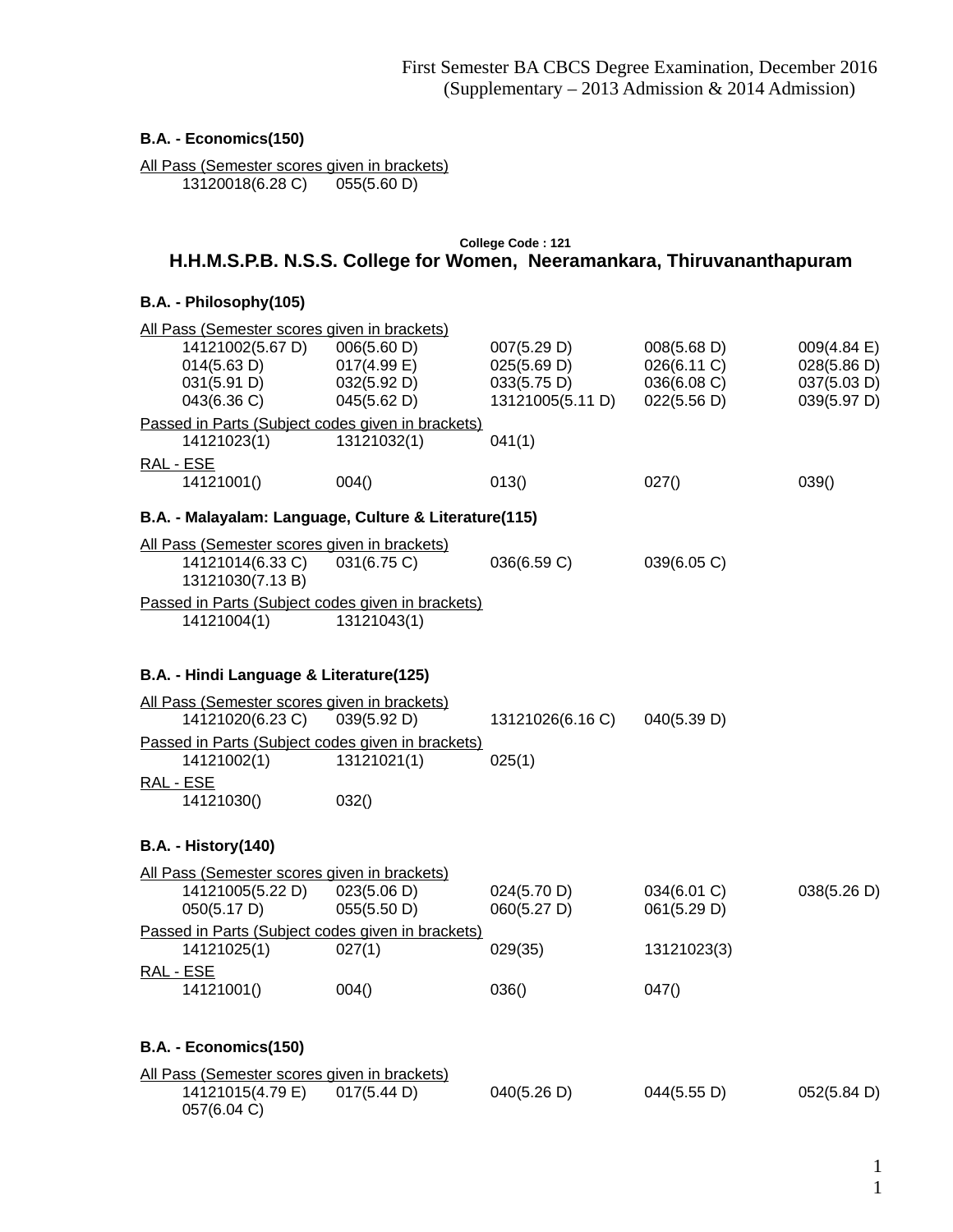RAL - ESE 14121012() 016()

### **B.A. - Music(158)**

All Pass (Semester scores given in brackets) 14121003(4.95 E) Passed in Parts (Subject codes given in brackets) 13121002(1) RAL - ESE 14121002()

**College Code : 122**

### **N S S College, Cherthala, Alappuzha**

### **B.A. - Malayalam: Language, Culture & Literature(115)**

- RAL ESE
- 14122006()
- **B.A. English Language & Literature(130)**
- RAL ESE 14122004()

#### **B.A. - History(140)**

|           | All Pass (Semester scores given in brackets) |                                                   |             |             |             |  |
|-----------|----------------------------------------------|---------------------------------------------------|-------------|-------------|-------------|--|
|           | 14122001(5.20 D)                             | 011(5.56 D)                                       | 032(5.89 D) | 035(5.80 D) | 036(5.55 D) |  |
|           | 13122021(6.10 C)                             | 033(5.45 D)                                       |             |             |             |  |
|           |                                              | Passed in Parts (Subject codes given in brackets) |             |             |             |  |
|           | 14122006(6)                                  | 014(6)                                            | 029(6)      | 053(6)      | 058(6)      |  |
|           | 13122023(6)                                  |                                                   |             |             |             |  |
| RAL - ESE |                                              |                                                   |             |             |             |  |
|           | 14122002()                                   |                                                   |             |             |             |  |
|           |                                              |                                                   |             |             |             |  |

### **B.A. - Economics(150)**

All Pass (Semester scores given in brackets) 14122024(5.68 D) 13122010(5.09 D) Passed in Parts (Subject codes given in brackets) 14122057(1) 13122005(46) 012(5) 018(5)

**College Code : 123**

**N S S College, Pandalam, Pathanamthitta**

### **B.A. - Sanskrit General(110)**

Passed in Parts (Subject codes given in brackets) 14123011(1) RAL - ESE 14123003()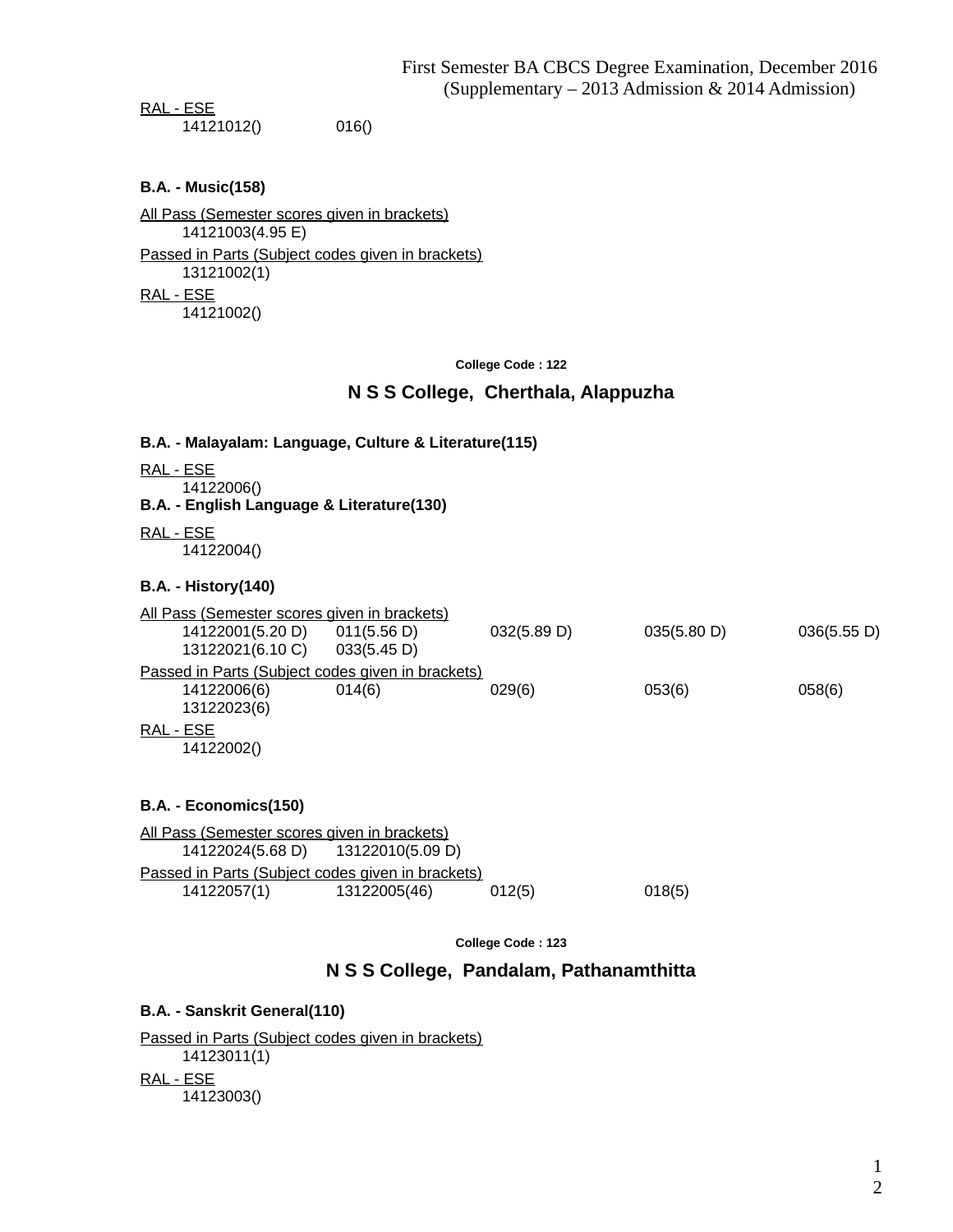## First Semester BA CBCS Degree Examination, December 2016

(Supplementary – 2013 Admission & 2014 Admission)

| B.A. - Malayalam: Language, Culture & Literature(115)                                                              |                                                          |                                                          |                                           |                                           |
|--------------------------------------------------------------------------------------------------------------------|----------------------------------------------------------|----------------------------------------------------------|-------------------------------------------|-------------------------------------------|
| All Pass (Semester scores given in brackets)<br>14123003(6.45 C)<br>029(5.52 D)                                    | 018(6.57 C)<br>047(6.12 C)                               | 020(6.98 C)<br>048(5.72 D)                               | 023(6.26 C)                               | 025(5.10 D)                               |
| Passed in Parts (Subject codes given in brackets)<br>14123008(1)                                                   | 017(1)                                                   | 026(3)                                                   | 031(1)                                    | 043(1)                                    |
| B.A. - Hindi Language & Literature(125)                                                                            |                                                          |                                                          |                                           |                                           |
| All Pass (Semester scores given in brackets)<br>13123022(4.66 E)<br>B.A. - English Language & Literature(130)      |                                                          |                                                          |                                           |                                           |
| All Pass (Semester scores given in brackets)                                                                       |                                                          |                                                          |                                           |                                           |
| 14123002(5.25 D)                                                                                                   |                                                          |                                                          |                                           |                                           |
| Passed in Parts (Subject codes given in brackets)<br>14123036(6)                                                   | 13123044(6)                                              |                                                          |                                           |                                           |
| RAL - ESE<br>14123008()                                                                                            | 010()                                                    |                                                          |                                           |                                           |
| <b>B.A. - History(140)</b>                                                                                         |                                                          |                                                          |                                           |                                           |
| All Pass (Semester scores given in brackets)<br>14123001(6.17 C)<br>031(5.39 D)<br>13123029(5.15 D)<br>038(5.47 D) | 003(5.91 D)<br>050(5.61 D)                               | 004(5.45 D)<br>051(5.42 D)                               | 024(5.79 D)<br>053(5.98 D)                | 027(5.18 D)                               |
| Passed in Parts (Subject codes given in brackets)<br>14123005(3)                                                   | 007(1)                                                   | 029(1)                                                   | 033(1)                                    | 041(1)                                    |
| RAL - ESE<br>14123015()<br>B.A. - Political Science(145)                                                           | 037()                                                    | 038()                                                    |                                           |                                           |
| All Pass (Semester scores given in brackets)<br>14123010(5.77 D)<br>049(5.94 D)                                    | 024(5.15 D)<br>059(5.59 D)                               | 027(5.64 D)<br>13123021(5.18 D)                          | 031(5.63 D)                               | 039(6.42 C)                               |
| Passed in Parts (Subject codes given in brackets)<br>14123012(1)<br>13123015(3)                                    | 018(1)                                                   | 030(35)                                                  | 055(3)                                    |                                           |
| B.A. - Economics(150)                                                                                              |                                                          |                                                          |                                           |                                           |
| All Pass (Semester scores given in brackets)                                                                       |                                                          |                                                          |                                           |                                           |
| 14123002(5.27 D)<br>030(5.34 D)<br>081(5.92 D)<br>13123011(4.91 E)                                                 | 003(4.88 E)<br>040(6.01 C)<br>086(5.05 D)<br>041(4.85 E) | 011(5.19 D)<br>046(5.34 D)<br>088(5.78 D)<br>058(5.72 D) | 014(5.28 D)<br>049(5.18 D)<br>089(5.17 D) | 026(4.79 E)<br>071(5.62 D)<br>120(4.96 E) |
| Passed in Parts (Subject codes given in brackets)<br>14123023(4)<br>061(14)<br>102(1)<br>13123006(3)<br>064(3)     | 037(34)<br>069(1)<br>108(3)                              | 044(1)<br>075(6)<br>110(3)                               | 047(14)<br>076(1)<br>125(6)               | 056(4)<br>090(16)                         |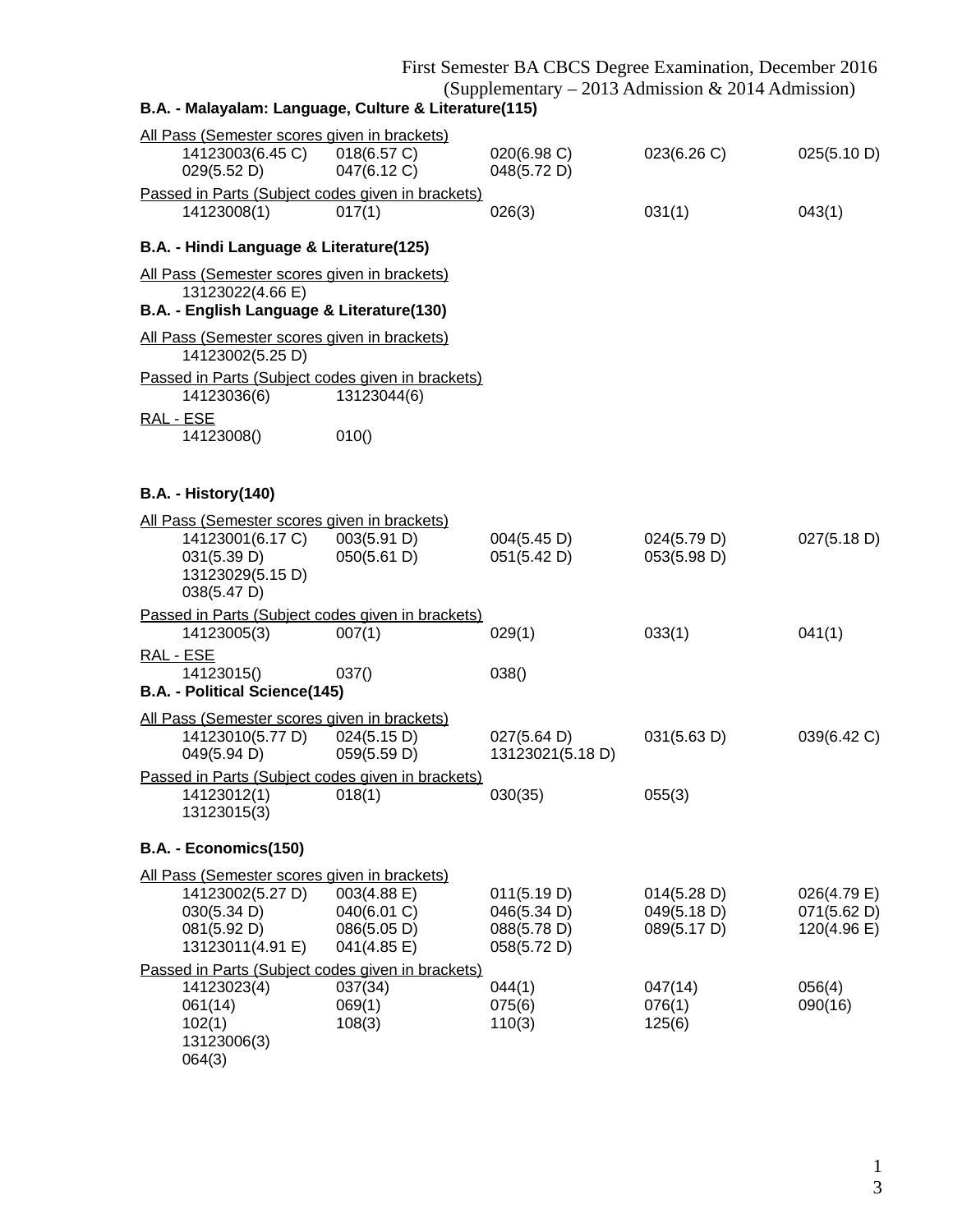### **N S S College, Nilamel, Kollam**

#### **B.A. - Malayalam: Language, Culture & Literature(115)**

All Pass (Semester scores given in brackets) 14124050(6.90 C) 13124021(7.30 B) 027(6.36 C) Passed in Parts (Subject codes given in brackets) 14124009(1) 026(1) 034(1) 037(1) 039(1) 045(1) 047(1) 051(1) 062(1) 13124003(1) 004(1) **B.A. - English Language & Literature(130)** All Pass (Semester scores given in brackets) 14124009(4.64 E) 013(5.19 D) 023(5.79 D) 034(5.13 D) Passed in Parts (Subject codes given in brackets) 13124019(6) RAL - ESE 14124010() **B.A. - History(140)** All Pass (Semester scores given in brackets) 14124008(5.68 D) 038(5.83 D) 049(5.54 D) Passed in Parts (Subject codes given in brackets) 14124026(1) 028(1) RAL - ESE 14124012() **B.A. - Economics(150)** All Pass (Semester scores given in brackets) 14124021(5.16 D) Passed in Parts (Subject codes given in brackets) 14124049(1) RAL - ESE 13124001() **College Code : 125**

# **Sanatana Dharma College, Sanathanapuram, Alappuzha**

#### **B.A. - Malayalam: Language, Culture & Literature(115)**

| All Pass (Semester scores given in brackets)<br>14125020(6.90 C) 13125002(5.98 D) |        |             |        |        |
|-----------------------------------------------------------------------------------|--------|-------------|--------|--------|
| Passed in Parts (Subject codes given in brackets)                                 |        |             |        |        |
| 14125010(1)                                                                       | 036(1) | 13125012(1) | 022(1) | 023(1) |
| 027(1)                                                                            |        |             |        |        |

### **B.A. - Hindi Language & Literature(125)**

|                  | All Pass (Semester scores given in brackets) |                  |
|------------------|----------------------------------------------|------------------|
| 14125006(5.92 D) | 019(5.93 D)                                  | 13125021(5.65 D) |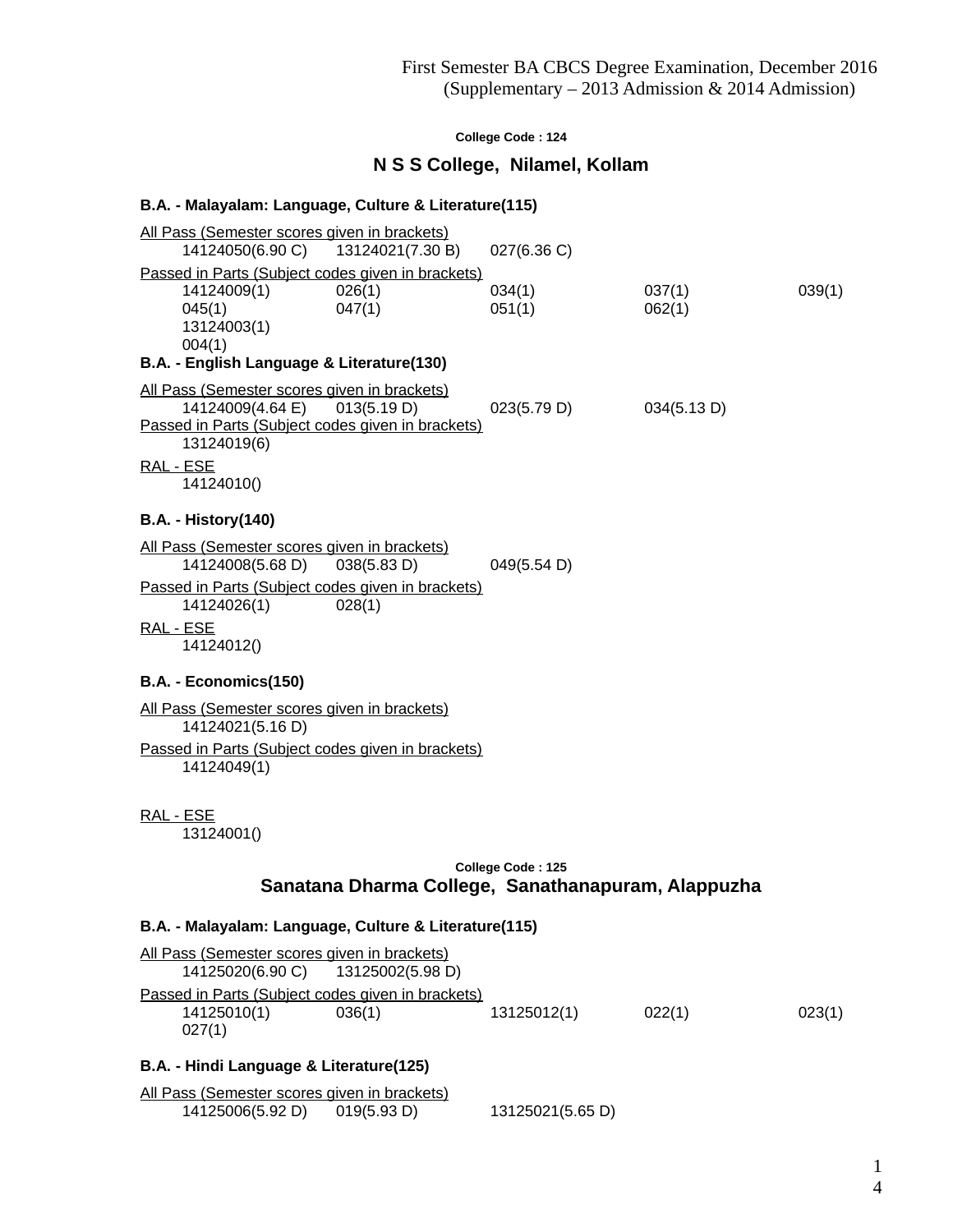### First Semester BA CBCS Degree Examination, December 2016 (Supplementary – 2013 Admission & 2014 Admission)

| Passed in Parts (Subject codes given in brackets) |             |             |                  |             |
|---------------------------------------------------|-------------|-------------|------------------|-------------|
| 14125005(1)                                       | 028(1)      |             |                  |             |
| RAL - ESE                                         |             |             |                  |             |
| 14125010()                                        | 011()       | 016()       | 018()            | 021()       |
| B.A. - English Language & Literature(130)         |             |             |                  |             |
| All Pass (Semester scores given in brackets)      |             |             |                  |             |
| 14125042(5.44 D)                                  |             |             |                  |             |
| Passed in Parts (Subject codes given in brackets) |             |             |                  |             |
| 14125032(5)                                       | 13125036(3) |             |                  |             |
| RAL - ESE<br>14125006()                           |             |             |                  |             |
| <b>B.A. - History(140)</b>                        |             |             |                  |             |
| All Pass (Semester scores given in brackets)      |             |             |                  |             |
| 14125005(6.17 C) 018(5.31 D)                      |             | 019(4.81 E) | 13125006(6.08 C) | 019(6.36 C) |
| Passed in Parts (Subject codes given in brackets) |             |             |                  |             |
| 14125009(1)<br>037(1)                             | 012(15)     | 017(1)      | 021(1)           | 035(1)      |
| B.A. - Economics(150)                             |             |             |                  |             |
| All Pass (Semester scores given in brackets)      |             |             |                  |             |
| 14125023(5.60 D)                                  | 031(5.56 D) | 037(5.56 D) | 040(5.19 D)      | 042(6.39 C) |
| 045(6.41 C)<br>054(6.46 C)                        | 050(6.05 C) | 051(5.52 D) | 13125002(5.52 D) | 051(5.78 D) |
| Passed in Parts (Subject codes given in brackets) |             |             |                  |             |
| 14125004(16)                                      | 035(6)      | 13125036(6) |                  |             |
| RAL - ESE                                         |             |             |                  |             |
| 14125008()                                        | 011()       |             |                  |             |

**College Code : 126**

### **St. Gregorios College, Kottarakara, Kollam**

## **B.A. - Political Science(145)** All Pass (Semester scores given in brackets) 14126035(5.26 D) 040(6.64 C) 045(5.76 D) 13126006(4.94 E) 049(5.61 D) Passed in Parts (Subject codes given in brackets) 14126048(5)

**College Code : 127**

## **Sree Narayana College, Chempazhanthy, Thiruvananthapuram**

### **B.A. - English Language & Literature(130)**

All Pass (Semester scores given in brackets) 14127011(5.12 D) 056(5.46 D)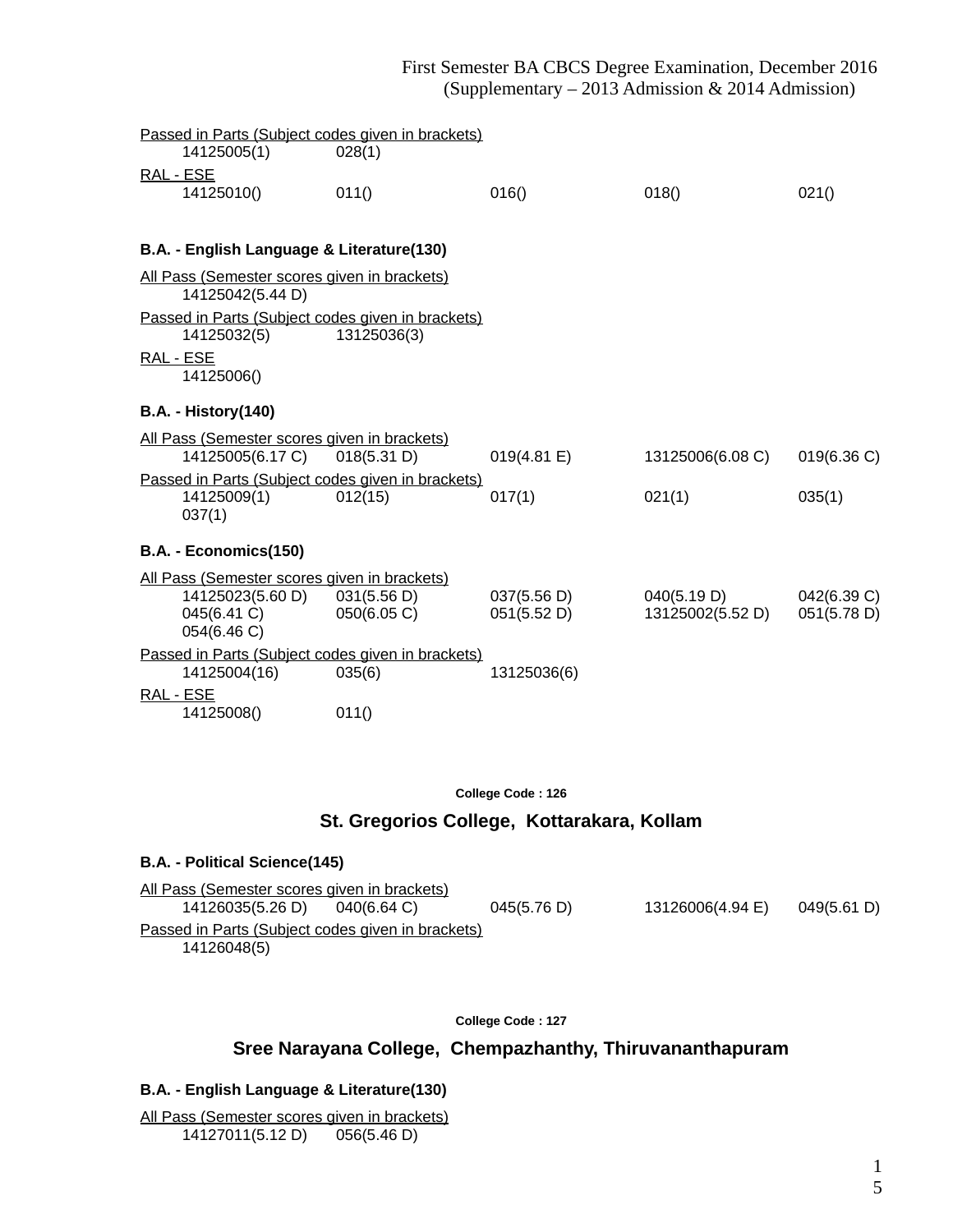|                                                     | First Semester BA CBCS Degree Examination, December 2016 |                   |                  |             |
|-----------------------------------------------------|----------------------------------------------------------|-------------------|------------------|-------------|
| (Supplementary – 2013 Admission & 2014 Admission)   |                                                          |                   |                  |             |
| Passed in Parts (Subject codes given in brackets)   |                                                          |                   |                  |             |
| 14127014(15)                                        | 017(15)                                                  | 026(24)           | 028(5)           | 031(1)      |
| 051(4)                                              |                                                          |                   |                  |             |
| <b>B.A. - History(140)</b>                          |                                                          |                   |                  |             |
| All Pass (Semester scores given in brackets)        |                                                          |                   |                  |             |
| 14127033(5.57 D) 039(5.27 D)                        |                                                          | 045(5.88 D)       | 049(5.95 D)      |             |
| Passed in Parts (Subject codes given in brackets)   |                                                          |                   |                  |             |
| 14127018(5)                                         | 046(5)                                                   | 13127004(1)       |                  |             |
|                                                     |                                                          |                   |                  |             |
|                                                     |                                                          |                   |                  |             |
| B.A. - Political Science(145)                       |                                                          |                   |                  |             |
|                                                     |                                                          |                   |                  |             |
| All Pass (Semester scores given in brackets)        |                                                          |                   |                  |             |
| 14127014(5.77 D)                                    | 021(5.88 D)                                              | 027(5.70 D)       | 028(6.90 C)      | 031(6.01 C) |
| 034(6.34 C)                                         | 036(5.90 D)                                              | 046(5.42 D)       | 13127022(5.63 D) | 026(6.12 C) |
| Passed in Parts (Subject codes given in brackets)   |                                                          |                   |                  |             |
| 14127001(45)                                        | 006(15)                                                  | 013(4)            | 037(1)           | 039(4)      |
| 13127048(1)<br>B.A. - Economics(150)                |                                                          |                   |                  |             |
|                                                     |                                                          |                   |                  |             |
| <u>All Pass (Semester scores given in brackets)</u> |                                                          |                   |                  |             |
| 14127004(5.91 D)                                    | 040(5.24 D)                                              | 047(6.31 C)       | 060(6.32 C)      |             |
| 13127065(5.51 D)                                    |                                                          |                   |                  |             |
| Passed in Parts (Subject codes given in brackets)   |                                                          |                   |                  |             |
| 14127021(1)                                         | 048(15)                                                  | 054(6)            | 13127059(1)      |             |
| B.A. - Sociology(156)                               |                                                          |                   |                  |             |
| All Pass (Semester scores given in brackets)        |                                                          |                   |                  |             |
| 14127004(5.44 D)                                    | 13127008(4.65 E)                                         | 021(6.28 C)       |                  |             |
| Passed in Parts (Subject codes given in brackets)   |                                                          |                   |                  |             |
| 14127031(4)                                         |                                                          |                   |                  |             |
|                                                     |                                                          |                   |                  |             |
|                                                     |                                                          |                   |                  |             |
|                                                     |                                                          |                   |                  |             |
|                                                     |                                                          | College Code: 128 |                  |             |

# **Sree Narayana College, Chengannur, Pathanamthitta**

## **B.A. - Economics(150)**

| <u>All Pass (Semester scores given in brackets)</u> |                  |              |        |        |
|-----------------------------------------------------|------------------|--------------|--------|--------|
| 14128008(5.82 D)                                    | 13128015(5.50 D) | 019(5.09 D)  |        |        |
| Passed in Parts (Subject codes given in brackets)   |                  |              |        |        |
| 14128005(4)                                         | 041(46)          | 13128008(45) | 009(4) | 039(4) |
| 041(4)                                              |                  |              |        |        |

**College Code : 129**

## **Sree Narayana College for Women, , Kollam**

## **B.A. - Malayalam: Language, Culture & Literature(115)**

| All Pass (Semester scores given in brackets)      |             |             |             |             |  |
|---------------------------------------------------|-------------|-------------|-------------|-------------|--|
| 14129019(6.88 C)                                  | 030(6.66)   | 043(7.42 B) | 049(6.70 C) | 064(6.32 C) |  |
| 13129050(5.72 D)                                  |             |             |             |             |  |
| Passed in Parts (Subject codes given in brackets) |             |             |             |             |  |
| 14129059(1)                                       | 13129037(3) |             |             |             |  |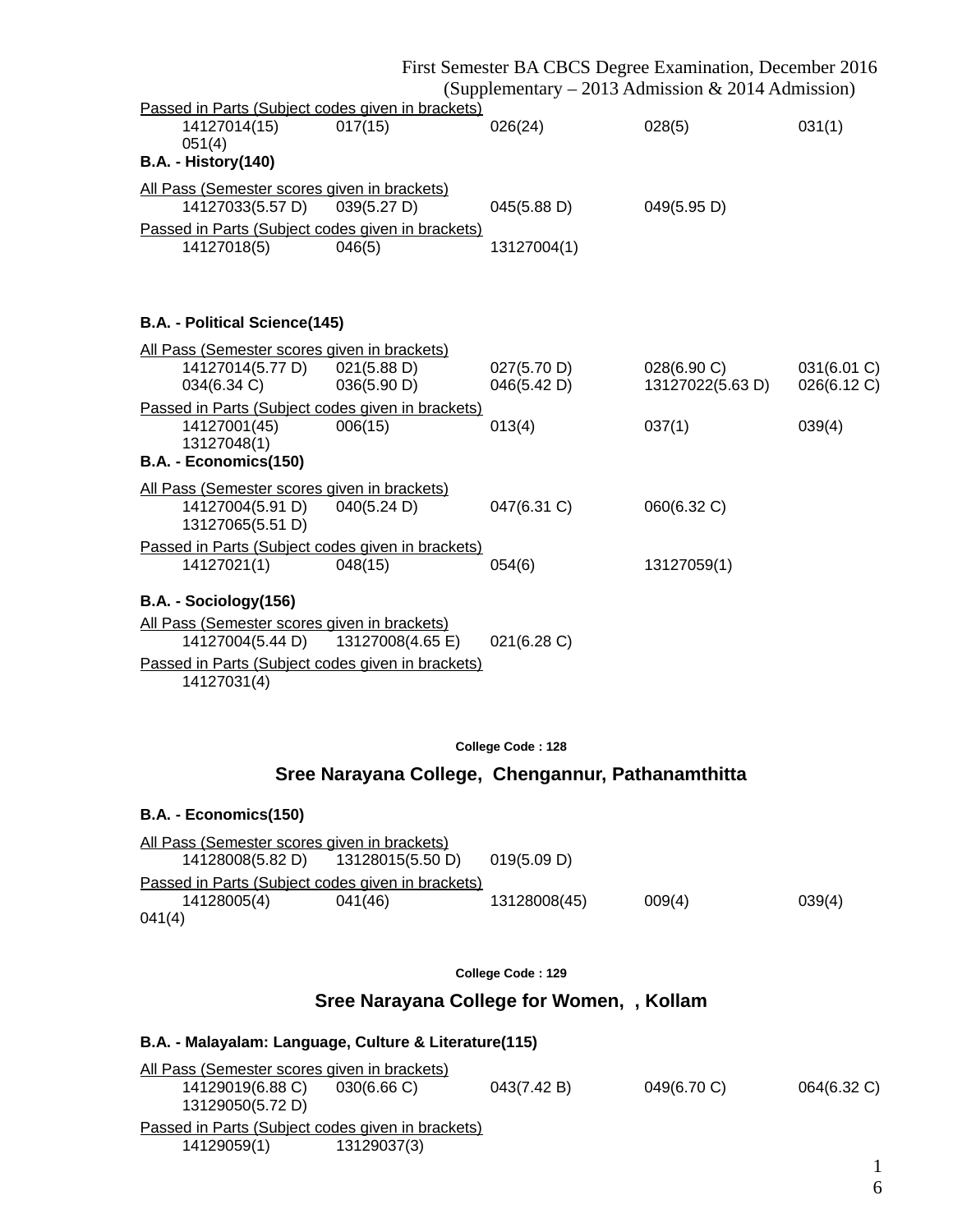| B.A. - Hindi Language & Literature(125)                                                                                                             |                              |                                 |                            |                            |
|-----------------------------------------------------------------------------------------------------------------------------------------------------|------------------------------|---------------------------------|----------------------------|----------------------------|
| All Pass (Semester scores given in brackets)<br>14129004(6.54 C)<br>037(5.17 D)<br>Passed in Parts (Subject codes given in brackets)<br>13129035(1) | 023(5.55 D)<br>049(5.78 D)   | 030(5.98 D)                     | 031(5.99 D)                | 033(5.79 D)                |
| B.A. - English Language & Literature(130)                                                                                                           |                              |                                 |                            |                            |
| All Pass (Semester scores given in brackets)<br>14129061(5.43 D)                                                                                    | 063(7.13 B)                  | 13129017(5.35 D)                |                            |                            |
| Passed in Parts (Subject codes given in brackets)<br>13129037(6)                                                                                    |                              |                                 |                            |                            |
| RAL - ESE<br>14129036()                                                                                                                             | 062()                        |                                 |                            |                            |
| <b>B.A. - History(140)</b>                                                                                                                          |                              |                                 |                            |                            |
| All Pass (Semester scores given in brackets)<br>14129003(5.15 D)<br>076(6.58 C)                                                                     | 015(6.15 C)                  | 054(5.53 D)                     | 071(6.33 C)                | 074(5.99 D)                |
| Passed in Parts (Subject codes given in brackets)<br>14129013(6)<br>13129014(6)                                                                     | 041(6)                       | 048(6)                          | 050(6)                     | 051(6)                     |
| B.A. - Economics(150)                                                                                                                               |                              |                                 |                            |                            |
| All Pass (Semester scores given in brackets)<br>14129005(5.52 D)<br>129(6.02 C)                                                                     | 055(5.60 D)<br>143(5.79 D)   | 073(5.13 D)<br>13129048(5.79 D) | 099(5.29 D)<br>078(5.97 D) | 117(5.62 D)<br>143(6.23 C) |
| Passed in Parts (Subject codes given in brackets)<br>14129003(46)<br>098(46)<br>13129031(46)                                                        | 011(4)<br>107(46)<br>128(45) | 068(46)<br>113(26)<br>144(5)    | 077(4)<br>130(456)         | 097(46)<br>141(5)          |
| <b>B.A. - Music(158)</b>                                                                                                                            |                              |                                 |                            |                            |
| All Pass (Semester scores given in brackets)<br>14129015(6.65 C)                                                                                    |                              |                                 |                            |                            |
|                                                                                                                                                     |                              | College Code: 130               |                            |                            |

## **Sree Narayana College, Chathannur, Kollam**

## **B.A. - History(140)**

| All Pass (Semester scores given in brackets)      |        |             |        |        |
|---------------------------------------------------|--------|-------------|--------|--------|
| 14130007(5.94 D) 010(5.59 D)                      |        | 016(5.67 D) |        |        |
| Passed in Parts (Subject codes given in brackets) |        |             |        |        |
| 14130009(4)                                       | 013(6) | 017(46)     | 021(6) | 030(4) |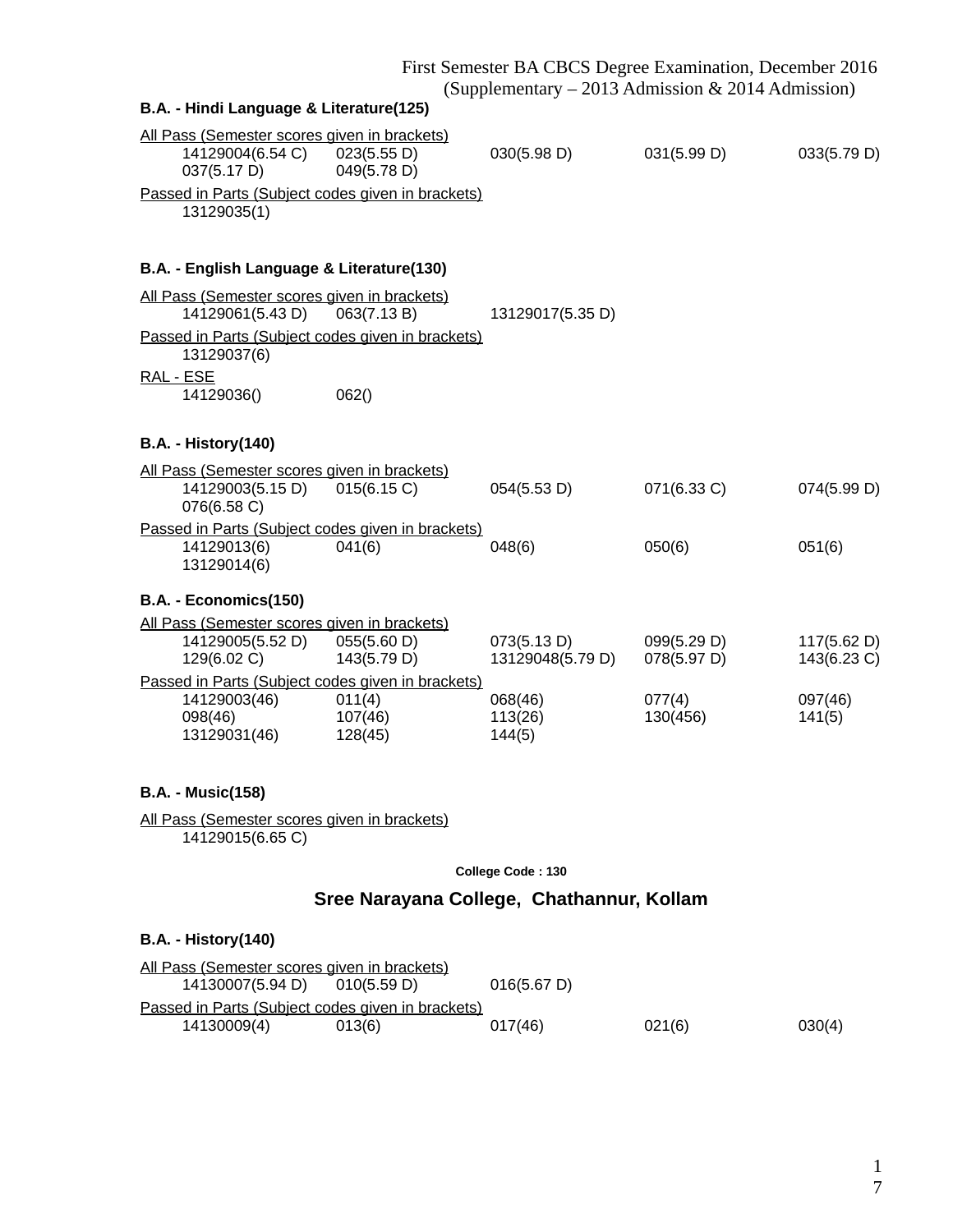## **Sree Narayana College, Cherthala, Alappuzha**

## **B.A. - Philosophy(105)**

| All Pass (Semester scores given in brackets)                |                                                                                                                                                                                                                             |                                                                                                                                                                                                         |                                                                                                                   |
|-------------------------------------------------------------|-----------------------------------------------------------------------------------------------------------------------------------------------------------------------------------------------------------------------------|---------------------------------------------------------------------------------------------------------------------------------------------------------------------------------------------------------|-------------------------------------------------------------------------------------------------------------------|
| Passed in Parts (Subject codes given in brackets)           |                                                                                                                                                                                                                             |                                                                                                                                                                                                         |                                                                                                                   |
|                                                             |                                                                                                                                                                                                                             |                                                                                                                                                                                                         |                                                                                                                   |
| Passed in Parts (Subject codes given in brackets)           |                                                                                                                                                                                                                             |                                                                                                                                                                                                         |                                                                                                                   |
|                                                             |                                                                                                                                                                                                                             |                                                                                                                                                                                                         |                                                                                                                   |
| All Pass (Semester scores given in brackets)                |                                                                                                                                                                                                                             |                                                                                                                                                                                                         |                                                                                                                   |
|                                                             |                                                                                                                                                                                                                             |                                                                                                                                                                                                         |                                                                                                                   |
|                                                             |                                                                                                                                                                                                                             |                                                                                                                                                                                                         |                                                                                                                   |
|                                                             |                                                                                                                                                                                                                             |                                                                                                                                                                                                         |                                                                                                                   |
| All Pass (Semester scores given in brackets)<br>028(5.58 D) |                                                                                                                                                                                                                             |                                                                                                                                                                                                         |                                                                                                                   |
| Passed in Parts (Subject codes given in brackets)           |                                                                                                                                                                                                                             |                                                                                                                                                                                                         |                                                                                                                   |
| 038(5)                                                      |                                                                                                                                                                                                                             |                                                                                                                                                                                                         | 038(1)                                                                                                            |
|                                                             |                                                                                                                                                                                                                             |                                                                                                                                                                                                         |                                                                                                                   |
| All Pass (Semester scores given in brackets)                |                                                                                                                                                                                                                             |                                                                                                                                                                                                         |                                                                                                                   |
|                                                             |                                                                                                                                                                                                                             |                                                                                                                                                                                                         |                                                                                                                   |
| 053(1)                                                      |                                                                                                                                                                                                                             |                                                                                                                                                                                                         |                                                                                                                   |
|                                                             |                                                                                                                                                                                                                             |                                                                                                                                                                                                         |                                                                                                                   |
|                                                             |                                                                                                                                                                                                                             |                                                                                                                                                                                                         |                                                                                                                   |
|                                                             |                                                                                                                                                                                                                             |                                                                                                                                                                                                         |                                                                                                                   |
|                                                             |                                                                                                                                                                                                                             |                                                                                                                                                                                                         |                                                                                                                   |
| All Pass (Semester scores given in brackets)                |                                                                                                                                                                                                                             |                                                                                                                                                                                                         |                                                                                                                   |
|                                                             |                                                                                                                                                                                                                             |                                                                                                                                                                                                         | 040(5.40 D)                                                                                                       |
|                                                             |                                                                                                                                                                                                                             |                                                                                                                                                                                                         |                                                                                                                   |
|                                                             |                                                                                                                                                                                                                             |                                                                                                                                                                                                         | 060(1)                                                                                                            |
| 041(5)                                                      |                                                                                                                                                                                                                             |                                                                                                                                                                                                         |                                                                                                                   |
| B.A. - Sanskrit Special - Vedanda(112)                      |                                                                                                                                                                                                                             |                                                                                                                                                                                                         |                                                                                                                   |
| All Pass (Semester scores given in brackets)                |                                                                                                                                                                                                                             |                                                                                                                                                                                                         |                                                                                                                   |
| Passed in Parts (Subject codes given in brackets)           |                                                                                                                                                                                                                             |                                                                                                                                                                                                         |                                                                                                                   |
| 012(1)                                                      |                                                                                                                                                                                                                             |                                                                                                                                                                                                         | 024(15)                                                                                                           |
|                                                             | 14131022(4.89 E) 13131021(5.02 D)<br>030(34)<br>028(5.31 D)<br>13131003()<br>038(6.38 C)<br>Passed in Parts (Subject codes given in brackets)<br>021(4.63 E)<br>Passed in Parts (Subject codes given in brackets)<br>042(1) | 033(1)<br>B.A. - Malayalam: Language, Culture & Literature(115)<br>031(5.37 D)<br>045(6.37 C)<br>052(4)<br>039(6.73 C)<br>College Code: 132<br>S N College, , Kollam<br>023(5.26 D)<br>045(1)<br>013(1) | 035(4)<br>13131019(5.12 D)<br>13131004(4.70 E)<br>13131005(1)<br>054(5.39 D)<br>035(5.37 D)<br>057(1)<br>016(145) |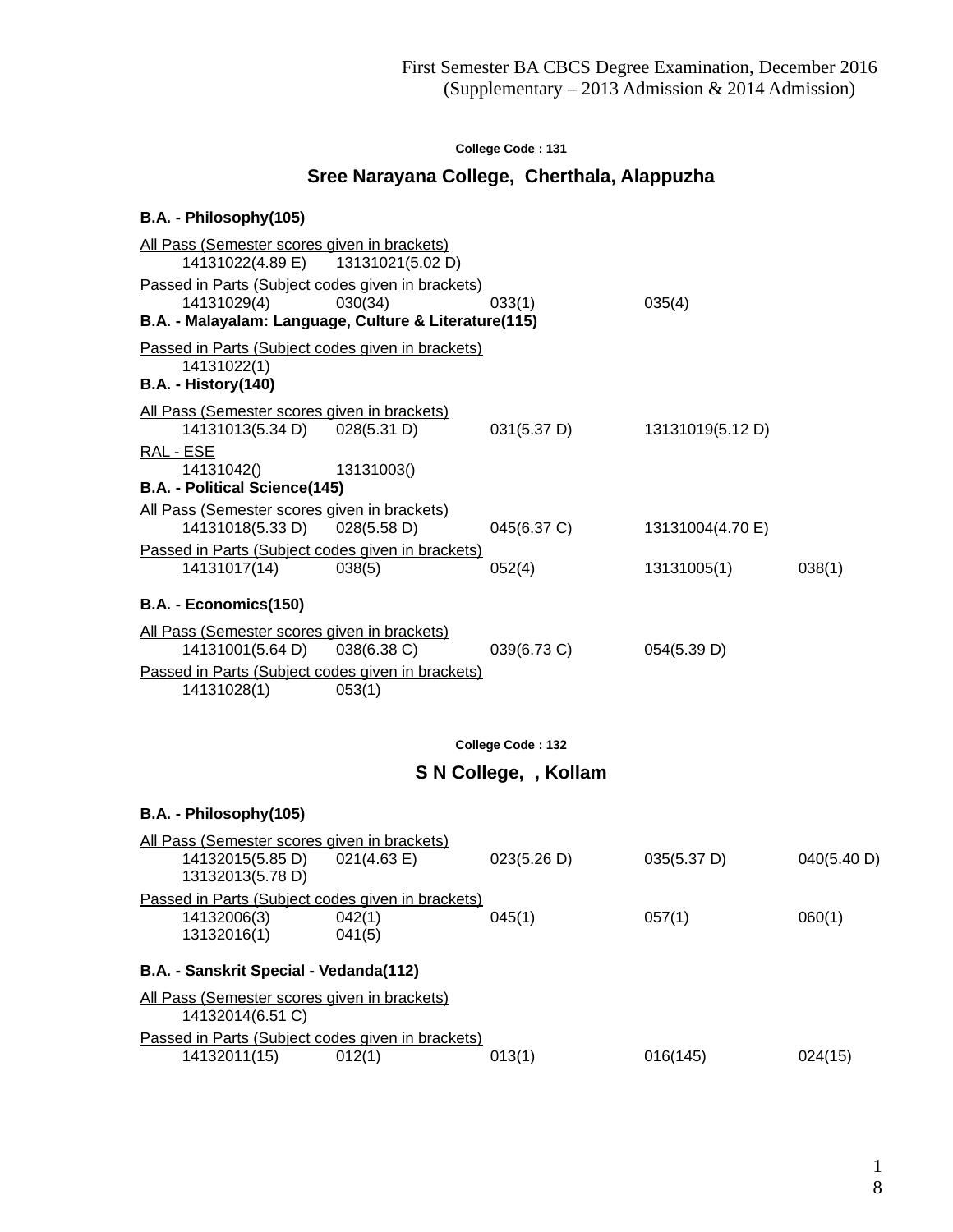| B.A. - Malayalam: Language, Culture & Literature(115)            |             |                   |             |             |
|------------------------------------------------------------------|-------------|-------------------|-------------|-------------|
| All Pass (Semester scores given in brackets)                     |             |                   |             |             |
| 14132021(7.69 B) 023(7.45 B)                                     |             |                   |             |             |
| Passed in Parts (Subject codes given in brackets)<br>14132013(6) | 022(1)      |                   |             |             |
| B.A. - Hindi Language & Literature(125)                          |             |                   |             |             |
| All Pass (Semester scores given in brackets)<br>14132035(5.31 D) |             |                   |             |             |
| Passed in Parts (Subject codes given in brackets)<br>14132026(2) |             |                   |             |             |
| B.A. - English Language & Literature(130)                        |             |                   |             |             |
| All Pass (Semester scores given in brackets)                     |             |                   |             |             |
| 14132021(6.17 C) 022(6.37 C)                                     |             | 049(5.00 D)       |             |             |
| <b>B.A. - History(140)</b>                                       |             |                   |             |             |
| All Pass (Semester scores given in brackets)                     |             |                   |             |             |
| 14132004(5.31 D)                                                 | 040(5.17 D) | 049(5.80 D)       | 053(6.02 C) |             |
| 13132030(5.30 D)                                                 |             |                   |             |             |
| 052(5.87 D)                                                      |             |                   |             |             |
| Passed in Parts (Subject codes given in brackets)                |             |                   |             |             |
| 14132042(1)<br>B.A. - Political Science(145)                     | 047(1)      |                   |             |             |
|                                                                  |             |                   |             |             |
| All Pass (Semester scores given in brackets)                     |             |                   |             |             |
| 14132001(5.51 D)                                                 | 003(5.38 D) | 022(5.31 D)       | 024(5.57 D) | 027(5.93 D) |
| 035(5.23 D)                                                      | 072(5.13 D) | 13132070(5.34 D)  |             |             |
| Passed in Parts (Subject codes given in brackets)<br>14132044(4) | 048(46)     |                   | 046(1)      |             |
|                                                                  |             | 13132027(6)       |             | 062(6)      |
|                                                                  |             |                   |             |             |
| B.A. - Economics(150)                                            |             |                   |             |             |
| All Pass (Semester scores given in brackets)                     |             |                   |             |             |
| 14132008(5.18 D)                                                 | 029(5.45 D) | 034(6.02 C)       | 039(6.45 C) | 042(5.52 D) |
| 046(4.81 E)                                                      | 060(6.69 C) | 066(5.02 D)       |             |             |
| Passed in Parts (Subject codes given in brackets)                | 033(1)      |                   | 068(4)      |             |
| 14132010(1)                                                      |             | 050(5)            |             |             |
| <b>Result Withheld</b><br>14132028()                             |             |                   |             |             |
|                                                                  |             | College Code: 133 |             |             |
|                                                                  |             |                   |             |             |

# **S N College, Punalur, Kollam**

## **B.A. - History(140)**

| All Pass (Semester scores given in brackets)      |                  |             |             |             |  |
|---------------------------------------------------|------------------|-------------|-------------|-------------|--|
| 14133008(6.14 C)                                  | 019(5.89 D)      | 025(5.88 D) | 036(5.46 D) | 050(5.49 D) |  |
| 052(5.47 D)                                       | 13133018(5.82 D) | 024(5.34 D) | 047(5.96 D) |             |  |
| 10133028(5.82 D)                                  |                  |             |             |             |  |
| Passed in Parts (Subject codes given in brackets) |                  |             |             |             |  |
| 14133012(3)                                       | 014(3)           | 048(1)      | 13133008(1) | 010(3)      |  |
| 053(13)                                           |                  |             |             |             |  |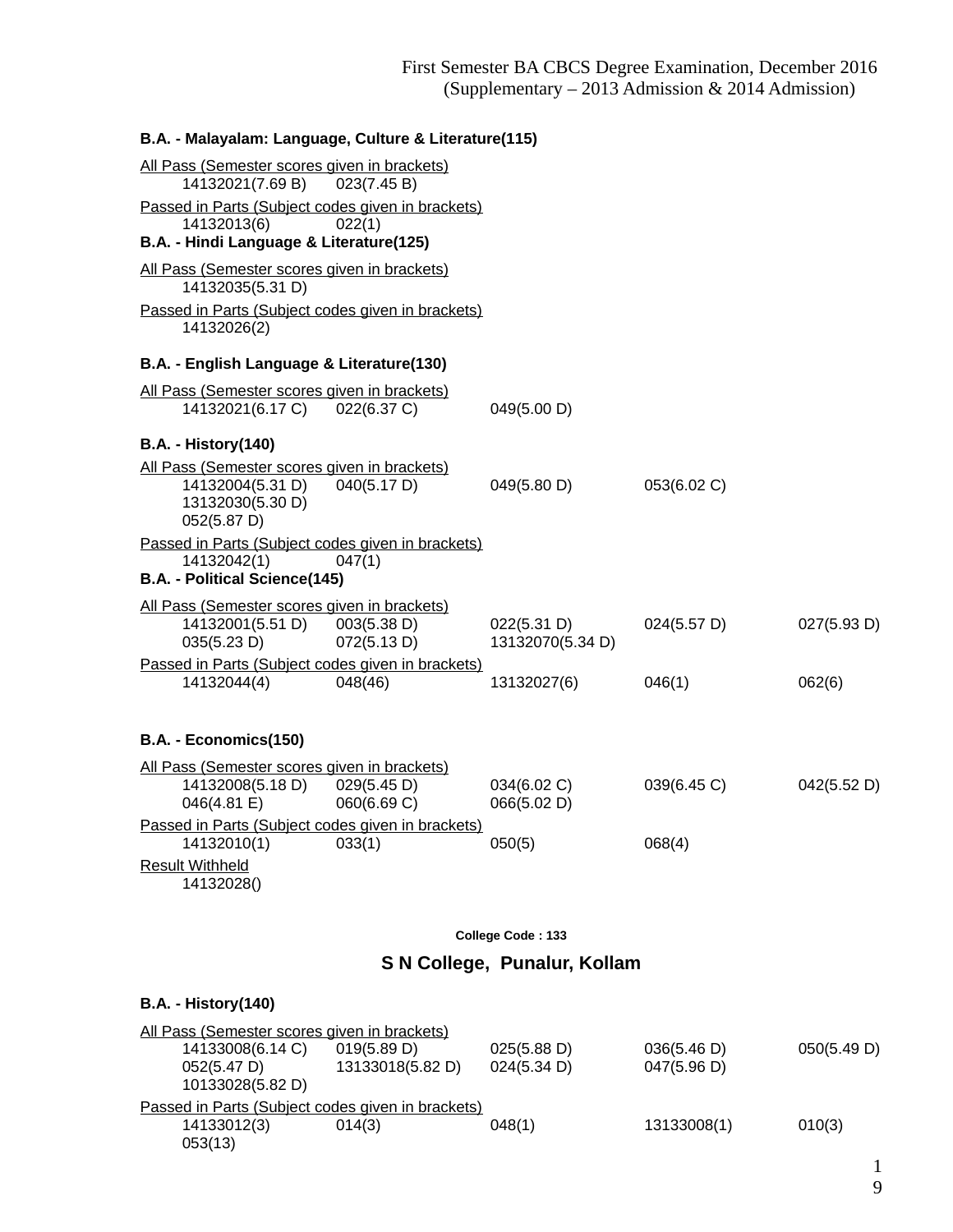First Semester BA CBCS Degree Examination, December 2016 (Supplementary – 2013 Admission & 2014 Admission)

| B.A. - Economics(150)                             |             |             |             |             |
|---------------------------------------------------|-------------|-------------|-------------|-------------|
| All Pass (Semester scores given in brackets)      |             |             |             |             |
| 14133023(6.40 C)                                  | 027(6.33 C) | 028(5.36 D) | 030(6.04 C) | 039(5.13 D) |
| Passed in Parts (Subject codes given in brackets) |             |             |             |             |
| 14133020(3)                                       | 021(3)      | 034(6)      | 036(5)      |             |
| SUSPECTED MALPRACTICE                             |             |             |             |             |
| 14133041()                                        |             |             |             |             |

**College Code : 134**

## **S N College, Sivagiri, Varkala, Thiruvananthapuram**

|                                                          |                                                     | B.A. - Malayalam: Language, Culture & Literature(115)                                                              |                                           |                                           |                            |
|----------------------------------------------------------|-----------------------------------------------------|--------------------------------------------------------------------------------------------------------------------|-------------------------------------------|-------------------------------------------|----------------------------|
|                                                          | 14134002(6.74 C)<br>12134035(5.72 D)                | <u>All Pass (Semester scores given in brackets)</u><br>034(6.99 C)                                                 | 040(6.16 C)                               | 13134018(6.37 C)                          | 030(6.65 C)                |
| 14134004(3)<br>12134046(3)<br><b>B.A. - History(140)</b> |                                                     | Passed in Parts (Subject codes given in brackets)<br>030(1)                                                        | 13134008(3)                               | 028(3)                                    | 044(3)                     |
| 14134008(5)<br>B.A. - Economics(150)                     | 14134002(5.96 D) 020(5.82 D)                        | <u>All Pass (Semester scores given in brackets)</u><br>Passed in Parts (Subject codes given in brackets)<br>018(3) | 13134010(5.44 D)                          |                                           |                            |
| 053(6.61 C)<br>132(6.04 C)                               | 14134011(6.15 C)<br>096(6.04 C)<br>13134038(5.92 D) | All Pass (Semester scores given in brackets)<br>017(6.12 C)<br>054(6.38 C)<br>113(5.71 D)                          | 025(5.59 D)<br>056(6.87 C)<br>114(6.00 C) | 035(6.61 C)<br>067(5.79 D)<br>119(5.78 D) | 039(5.26 D)<br>070(6.08 C) |
| 14134046(4)                                              |                                                     | Passed in Parts (Subject codes given in brackets)<br>064(4)                                                        | 087(3)                                    | 094(3)                                    |                            |

**College Code : 136**

## **St Michaels College, Cherthala, Alappuzha**

## **B.A. - English Language & Literature(130)**

| All Pass (Semester scores given in brackets)      |             |         |         |        |  |
|---------------------------------------------------|-------------|---------|---------|--------|--|
| 14136018(5.84 D)                                  | 029(5.82 D) |         |         |        |  |
| Passed in Parts (Subject codes given in brackets) |             |         |         |        |  |
| 14136010(234)                                     | 013(34)     | 015(36) | 017(34) | 025(3) |  |
| 026(13)                                           | 039(1)      | 040(3)  |         |        |  |
| B.A. - Economics(150)                             |             |         |         |        |  |
|                                                   |             |         |         |        |  |

| All Pass (Semester scores given in brackets) |             |             |             |                |
|----------------------------------------------|-------------|-------------|-------------|----------------|
| 14136012(5.88 D)                             | 014(5.01 D) | 019(5.65 D) | 040(5.58 D) | $042(6.08)$ C) |
| 052(5.70 D)                                  | 060(5.91 D) | 061(6.19 C) | 063(6.49 C) |                |
| 13136029(5.42 D)                             |             |             |             |                |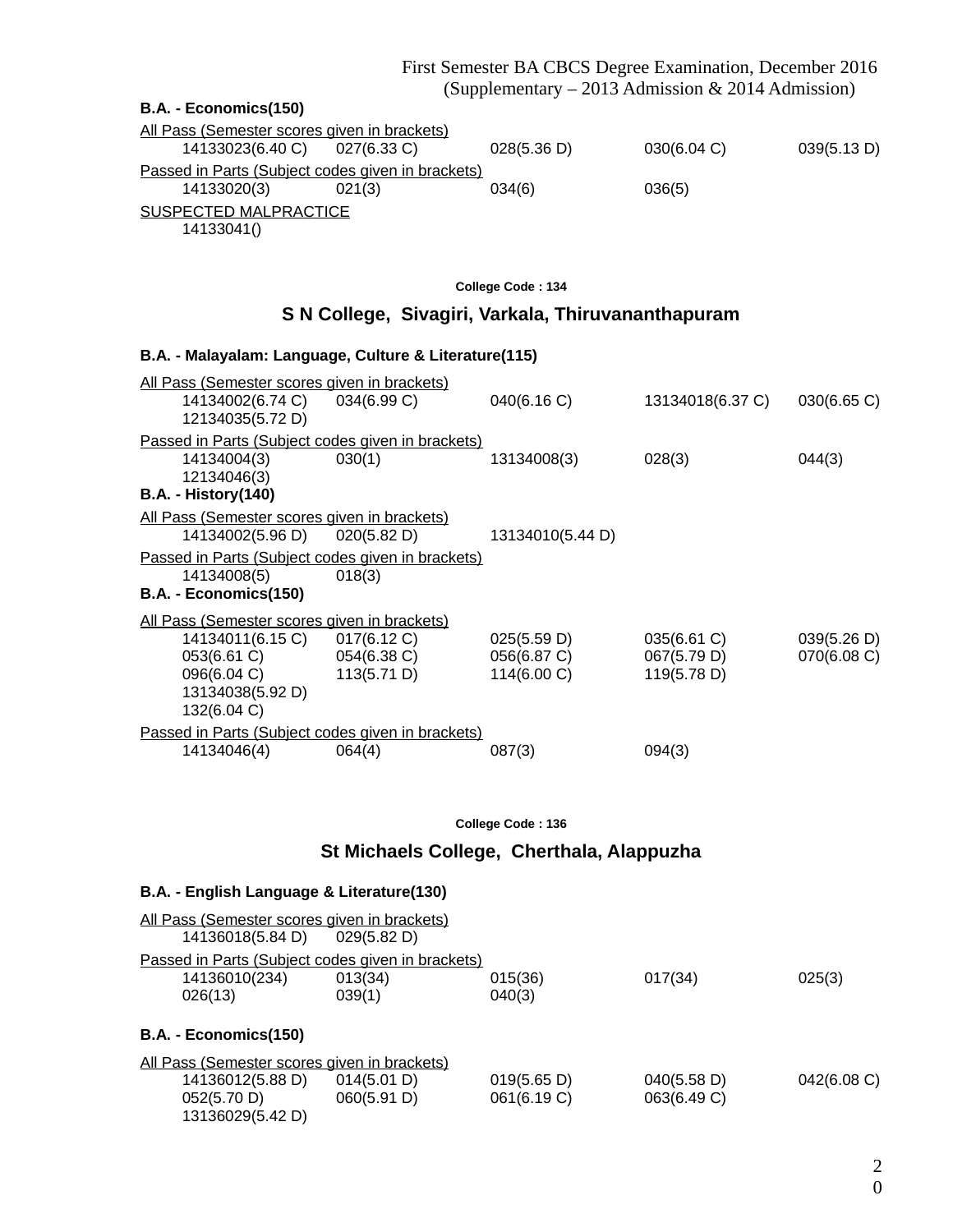| Passed in Parts (Subject codes given in brackets)                                                                                                                                                                                                                                                                                                                    |                                          |                  |             |
|----------------------------------------------------------------------------------------------------------------------------------------------------------------------------------------------------------------------------------------------------------------------------------------------------------------------------------------------------------------------|------------------------------------------|------------------|-------------|
| 14136020(1)<br>023(3)                                                                                                                                                                                                                                                                                                                                                | 051(13)                                  | 054(3)           |             |
|                                                                                                                                                                                                                                                                                                                                                                      | College Code: 137                        |                  |             |
|                                                                                                                                                                                                                                                                                                                                                                      | St Cyrils College, Adoor, Pathanamthitta |                  |             |
| B.A. - English Language & Literature(130)                                                                                                                                                                                                                                                                                                                            |                                          |                  |             |
| <u>All Pass (Semester scores given in brackets)</u><br>14137013(6.49 C) 016(6.09 C)<br><u>RAL - ESE</u><br>13137034()                                                                                                                                                                                                                                                | 019(6.01 C)                              |                  |             |
| <b>B.A. - History(140)</b>                                                                                                                                                                                                                                                                                                                                           |                                          |                  |             |
| All Pass (Semester scores given in brackets)<br>13137007(6.34 C)<br>016(5.84 D)<br>Passed in Parts (Subject codes given in brackets)<br>14137029(14)<br>046(4)<br>RAL - ESE<br>13137039()<br>B.A. - Economics(150)<br>All Pass (Semester scores given in brackets)<br>13137031(5.89 D)<br>Passed in Parts (Subject codes given in brackets)<br>014(4)<br>14137013(1) | 13137006(1)<br>018(4)                    |                  |             |
| RAL - ESE<br>14137019()                                                                                                                                                                                                                                                                                                                                              |                                          |                  |             |
|                                                                                                                                                                                                                                                                                                                                                                      | College Code: 138                        |                  |             |
|                                                                                                                                                                                                                                                                                                                                                                      | St Johns College, Anchal, Kollam         |                  |             |
| B.A. - Malayalam: Language, Culture & Literature(115)                                                                                                                                                                                                                                                                                                                |                                          |                  |             |
| All Pass (Semester scores given in brackets)<br>14138015(5.97 D)<br>020(6.24 C)<br>055(5.69 D)                                                                                                                                                                                                                                                                       | 033(5.88 D)                              | 13138003(6.98 C) | 009(6.76 C) |
| Passed in Parts (Subject codes given in brackets)<br>14138032(3)<br>13138036(5)<br>B.A. - Political Science(145)                                                                                                                                                                                                                                                     |                                          |                  |             |
| All Pass (Semester scores given in brackets)<br>13138018(6.29 C)<br>021(5.31 D)                                                                                                                                                                                                                                                                                      | 040(5.30 D)                              |                  |             |

**B.A. - Economics(150)**

All Pass (Semester scores given in brackets) 14138019(5.93 D)

14138018(3) 034(4)

Passed in Parts (Subject codes given in brackets)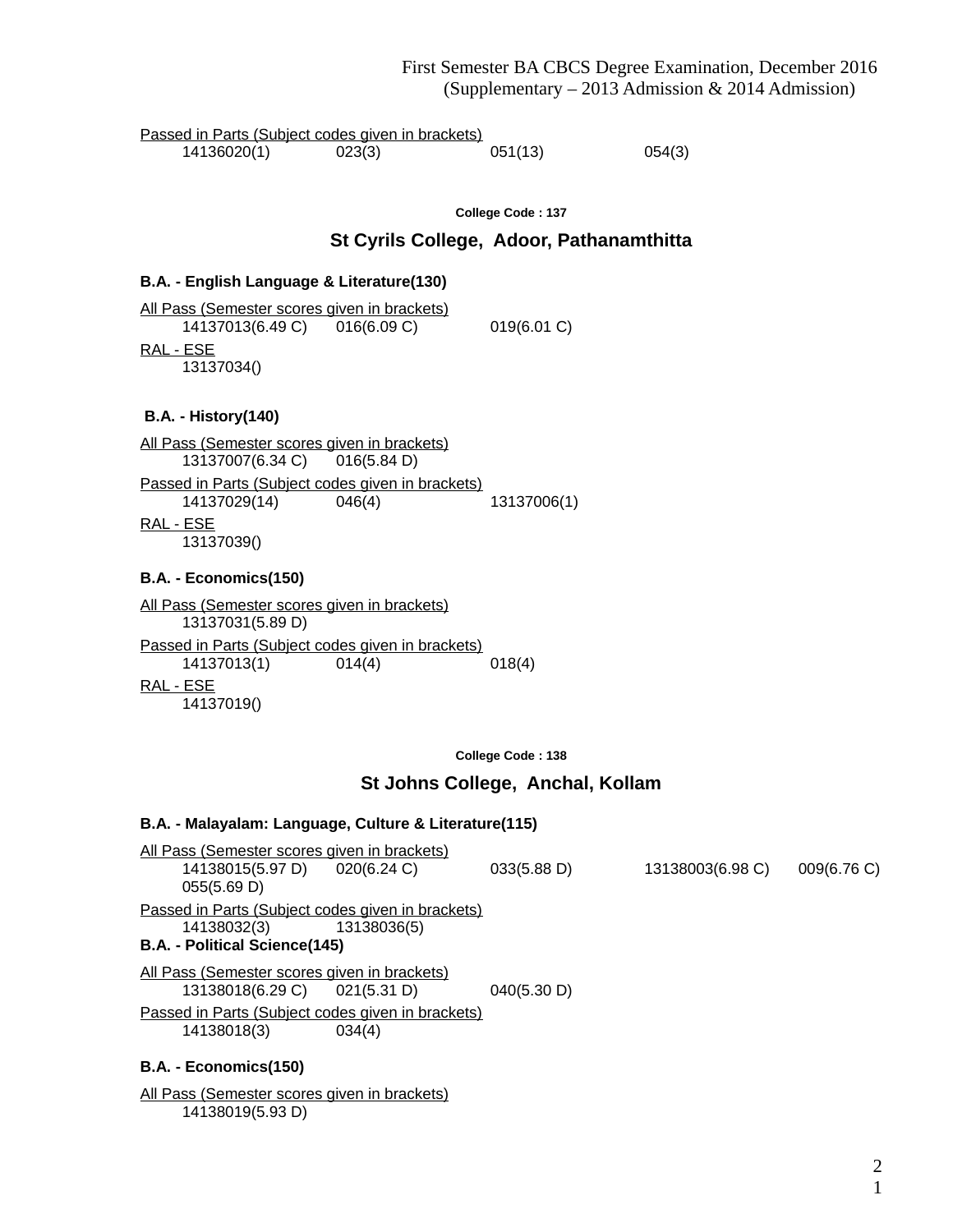Passed in Parts (Subject codes given in brackets) 14138033(3)

**College Code : 139**

### **St Josephs College For Women, , Alappuzha**

### **B.A. - English Language & Literature(130)**

All Pass (Semester scores given in brackets) 14139026(5.36 D) 031(5.27 D)

### **B.A. - History(140)**

| All Pass (Semester scores given in brackets) |                                                   |             |                  |             |
|----------------------------------------------|---------------------------------------------------|-------------|------------------|-------------|
| 14139008(5.32 D)                             | 025(5.09 D)                                       | 063(5.41 D) | 13139005(5.59 D) | 039(6.25 C) |
| 048(5.17 D)                                  | 057(5.85 D)                                       |             |                  |             |
|                                              | Passed in Parts (Subject codes given in brackets) |             |                  |             |
| 14139005(4)                                  | 013(6)                                            | 026(2)      | 036(14)          | 042(6)      |
| 045(45)                                      | 046(56)                                           | 051(6)      | 13139028(1)      |             |
|                                              |                                                   |             |                  |             |

**College Code : 140**

### **St Stephens College, Pathanapuram, Kollam**

### **B.A. - English Language & Literature(130)**

All Pass (Semester scores given in brackets) 14140032(6.46 C) **B.A. - Economics(150)**

All Pass (Semester scores given in brackets) 14140004(6.72 C) 007(6.35 C) 015(6.46 C)

Passed in Parts (Subject codes given in brackets) 14140030(6) RAL - ESE

13140058()

**College Code : 141**

### **St Xaveirs College, Thumba, Thiruvananthapuram**

#### **B.A. - History(140)**

|           | All Pass (Semester scores given in brackets) |                                                   |             |                  |             |
|-----------|----------------------------------------------|---------------------------------------------------|-------------|------------------|-------------|
|           | 14141016(5.52 D)                             | $019(6.07)$ C)                                    | 025(6.42 C) | 13141002(5.95 D) | 030(5.85 D) |
|           | 039(5.11 D)                                  |                                                   |             |                  |             |
| RAL - ESE |                                              |                                                   |             |                  |             |
|           | 14141054()                                   |                                                   |             |                  |             |
|           | B.A. - Economics(150)                        |                                                   |             |                  |             |
|           | All Pass (Semester scores given in brackets) |                                                   |             |                  |             |
|           | 14141018(5.72 D)                             |                                                   |             |                  |             |
|           |                                              | Passed in Parts (Subject codes given in brackets) |             |                  |             |
|           | 14141009(36)                                 | 010(45)                                           | 011(4)      | 13141007(1)      |             |
|           |                                              |                                                   |             |                  |             |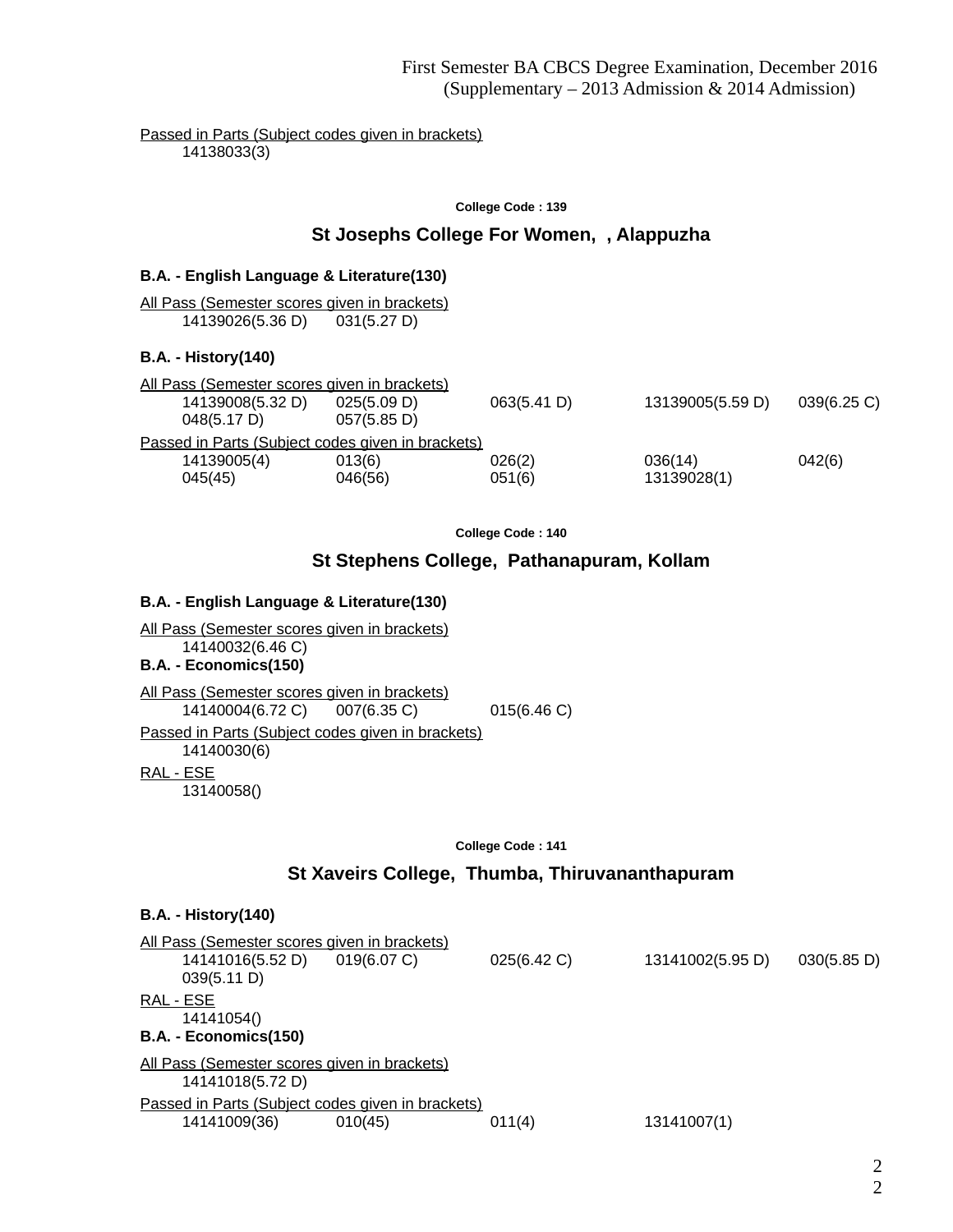### **T K M College Of Arts and Science, , Kollam**

### **B.A. - English Language & Literature(130)**

| <u>All Pass (Semester scores given in brackets)</u> |       |       |
|-----------------------------------------------------|-------|-------|
| 14142009(5.90 D) 032(6.15 C)                        |       |       |
| RAL - ESE                                           |       |       |
| 14142022()                                          | 045() | 058() |

### **B.A. - Islamic History(141)**

|                  | All Pass (Semester scores given in brackets)      |       |       |       |
|------------------|---------------------------------------------------|-------|-------|-------|
| 14142013(5.19 D) |                                                   |       |       |       |
| 13142049(4)      | Passed in Parts (Subject codes given in brackets) |       |       |       |
| RAL - ESE        |                                                   |       |       |       |
| 14142011()       | 022()                                             | 024() | 037() | 053() |
| 13142004()       | 015()                                             | 022() | 028() | 038() |

**College Code : 143**

### **T.K. Madhavan Memorial College, Nangiarkulangara, Alappuzha**

### **B.A. - English Language & Literature(130)**

All Pass (Semester scores given in brackets) 13143036(4.94 E)

### **B.A. - Economics(150)**

All Pass (Semester scores given in brackets) 14143025(5.66 D) Passed in Parts (Subject codes given in brackets) 14143027(1) 037(6) RAL - ESE 14143012()

**College Code : 144**

## **University College, , Thiruvananthapuram**

### **B.A. - Philosophy(105)**

| All Pass (Semester scores given in brackets) |                                                   |                  |             |             |
|----------------------------------------------|---------------------------------------------------|------------------|-------------|-------------|
| 14144002(4.94 E)                             | 013(5.58 D)                                       | 028(6.05 C)      | 029(6.34 C) | 033(4.84 E) |
| 048(4.75 E)                                  | 051(5.95 D)                                       | 13144002(5.72 D) |             |             |
|                                              | Passed in Parts (Subject codes given in brackets) |                  |             |             |
| 14144041(3)                                  |                                                   |                  |             |             |
| RAL - ESE                                    |                                                   |                  |             |             |
| 14144001()                                   | 012()                                             | 014()            | 018()       | 020()       |
| 023()                                        | 037()                                             | 052()            |             |             |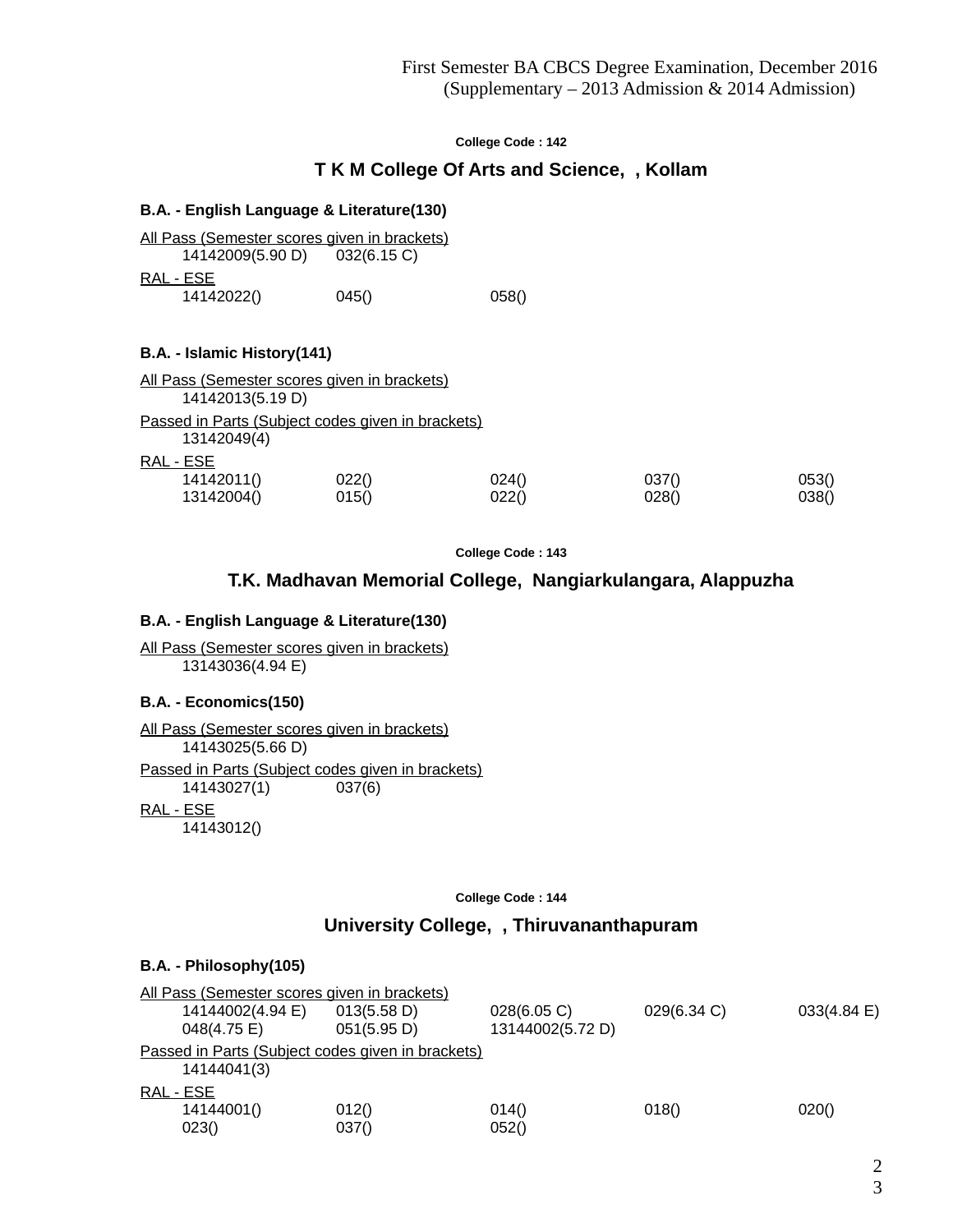| B.A. - Sanskrit General(110)                                                                                              |                                           |                                           |                                           |                                           |
|---------------------------------------------------------------------------------------------------------------------------|-------------------------------------------|-------------------------------------------|-------------------------------------------|-------------------------------------------|
| All Pass (Semester scores given in brackets)<br>14144004(6.34 C)<br>B.A. - Malayalam: Language, Culture & Literature(115) |                                           |                                           |                                           |                                           |
| All Pass (Semester scores given in brackets)<br>14144019(6.62 C)<br>RAL - ESE<br>14144003()                               | 039(6.24 C)                               | 13144026(7.19 B)                          | 048(7.27 B)                               | 051(6.28 C)                               |
| B.A. - Hindi Language & Literature(125)                                                                                   |                                           |                                           |                                           |                                           |
| All Pass (Semester scores given in brackets)<br>14144005(5.18 D)<br>13144006(5.57 D)<br>015(5.08 D)                       | 010(5.83 D)                               | 024(5.28 D)                               | 037(5.32 D)                               |                                           |
| Passed in Parts (Subject codes given in brackets)<br>13144004(6)<br>B.A. - English Language & Literature(130)             | 027(4)                                    |                                           |                                           |                                           |
| All Pass (Semester scores given in brackets)<br>14144023(4.86 E) 027(5.39 D)                                              |                                           |                                           |                                           |                                           |
| B.A. - Arabic Language & Literature(135)                                                                                  |                                           |                                           |                                           |                                           |
| All Pass (Semester scores given in brackets)<br>14144008(5.85 D)                                                          | 012(5.91 D)                               | 020(6.99 C)                               | 021(6.09 C)                               |                                           |
| Passed in Parts (Subject codes given in brackets)<br>14144001(4)<br>13144002(3)<br><b>B.A. - History(140)</b>             | 006(3)                                    | 016(3)                                    | 037(34)                                   |                                           |
| All Pass (Semester scores given in brackets)<br>14144011(4.90 E)<br>13144005(5.52 D)                                      | 016(5.88 D)<br>016(5.79 D)                | 021(5.57 D)<br>021(5.93 D)                | 028(6.92 C)                               | 053(5.94 D)                               |
| Passed in Parts (Subject codes given in brackets)<br>14144037(6)<br>13144031(6)<br>046(5)                                 | 045(6)<br>061(5)                          | 051(6)                                    | 057(56)                                   |                                           |
| B.A. - Islamic History(141)                                                                                               |                                           |                                           |                                           |                                           |
| <u>All Pass (Semester scores given in brackets)</u><br>14144007(4.98 E)                                                   | 018(5.79 D)                               | 024(5.75 D)                               |                                           |                                           |
| Passed in Parts (Subject codes given in brackets)<br>14144020(56)                                                         | 026(5)                                    | 028(5)                                    | 13144019(3)                               | 020(35)                                   |
| B.A. - Political Science(145)                                                                                             |                                           |                                           |                                           |                                           |
| All Pass (Semester scores given in brackets)<br>14144002(6.00 C)<br>025(6.18 C)<br>13144001(5.35 D)<br>056(5.21 D)        | 008(5.98 D)<br>035(5.82 D)<br>003(5.54 D) | 017(6.79 C)<br>041(6.01 C)<br>022(5.53 D) | 020(5.27 D)<br>047(5.85 D)<br>046(6.35 C) | 021(6.24 C)<br>057(5.59 D)<br>053(6.16 C) |
| Passed in Parts (Subject codes given in brackets)<br>14144007(5)                                                          | 027(34)                                   | 040(345)                                  | 052(3)                                    | 055(34)                                   |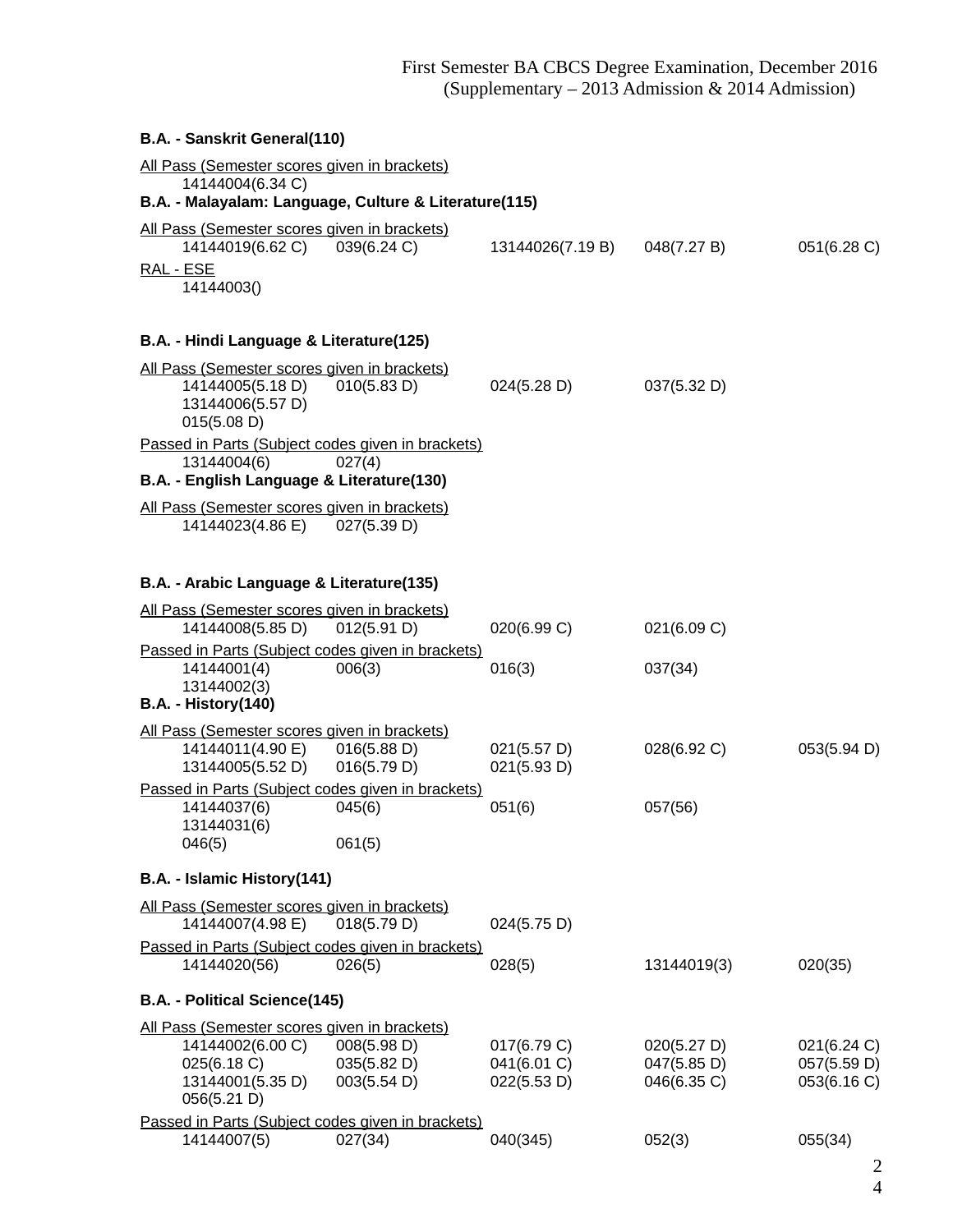|                                                                  |                                                          | I hat ochitatti DIX CDCO Degree Exuminution, December 2010<br>(Supplementary – 2013 Admission & 2014 Admission) |                            |                            |
|------------------------------------------------------------------|----------------------------------------------------------|-----------------------------------------------------------------------------------------------------------------|----------------------------|----------------------------|
| 13144005(35)                                                     | 060(5)                                                   |                                                                                                                 |                            |                            |
| B.A. - Economics(150)                                            |                                                          |                                                                                                                 |                            |                            |
| All Pass (Semester scores given in brackets)                     |                                                          |                                                                                                                 |                            |                            |
| 14144023(5.35 D)                                                 | 034(7.34 B)                                              | 036(5.95 D)                                                                                                     | 050(5.64 D)                |                            |
| 13144001(5.74 D)<br>012(5.58 D)                                  | 017(5.87 D)                                              | 029(5.38 D)                                                                                                     | 12144042(5.92 D)           |                            |
| RAL - ESE<br>14144003()                                          | 005()                                                    | 044()                                                                                                           |                            |                            |
| <b>Result Withheld</b><br>14144044()                             |                                                          |                                                                                                                 |                            |                            |
|                                                                  |                                                          | College Code: 145                                                                                               |                            |                            |
|                                                                  | V T M N S S College, Dhanuvachapuram, Thiruvananthapuram |                                                                                                                 |                            |                            |
| B.A. - Malayalam: Language, Culture & Literature(115)            |                                                          |                                                                                                                 |                            |                            |
| All Pass (Semester scores given in brackets)<br>14145004(5.80 D) | 13145038(6.48 C)                                         | 046(6.38 C)                                                                                                     |                            |                            |
| Passed in Parts (Subject codes given in brackets)                |                                                          |                                                                                                                 |                            |                            |
| 14145002(5)                                                      | 040(1)                                                   | 13145014(1)                                                                                                     |                            |                            |
| B.A. - English Language & Literature(130)                        |                                                          |                                                                                                                 |                            |                            |
| All Pass (Semester scores given in brackets)                     |                                                          |                                                                                                                 |                            |                            |
| 14145036(5.43 D)                                                 |                                                          |                                                                                                                 |                            |                            |
| Passed in Parts (Subject codes given in brackets)<br>13145041(3) |                                                          |                                                                                                                 |                            |                            |
| <b>B.A. - History(140)</b>                                       |                                                          |                                                                                                                 |                            |                            |
| All Pass (Semester scores given in brackets)                     |                                                          |                                                                                                                 |                            |                            |
| 14145002(6.07 C)<br>018(6.17 C)                                  | 006(5.90 D)<br>022(5.83 D)                               | 015(6.27 C)<br>024(5.86 D)                                                                                      | 016(6.19 C)<br>032(5.96 D) | 017(5.80 D)<br>045(5.62 D) |
| 049(5.36 D)                                                      | 050(6.36 C)                                              | 053(5.66 D)                                                                                                     |                            |                            |
| Passed in Parts (Subject codes given in brackets)                |                                                          |                                                                                                                 |                            |                            |
| 14145009(1)<br>13145029(3)                                       | 033(5)                                                   | 034(1)                                                                                                          | 056(1)                     | 062(1)                     |
| <b>B.A. - Political Science(145)</b>                             | 032(5)                                                   | 036(5)                                                                                                          |                            |                            |
| All Pass (Semester scores given in brackets)                     |                                                          |                                                                                                                 |                            |                            |
| 14145003(5.53 D)<br>B.A. - Economics(150)                        | 030(5.39 D)                                              |                                                                                                                 |                            |                            |
| All Pass (Semester scores given in brackets)<br>14145015(6.64 C) |                                                          |                                                                                                                 |                            |                            |
| Passed in Parts (Subject codes given in brackets)                |                                                          |                                                                                                                 |                            |                            |

14145041(3) 048(1)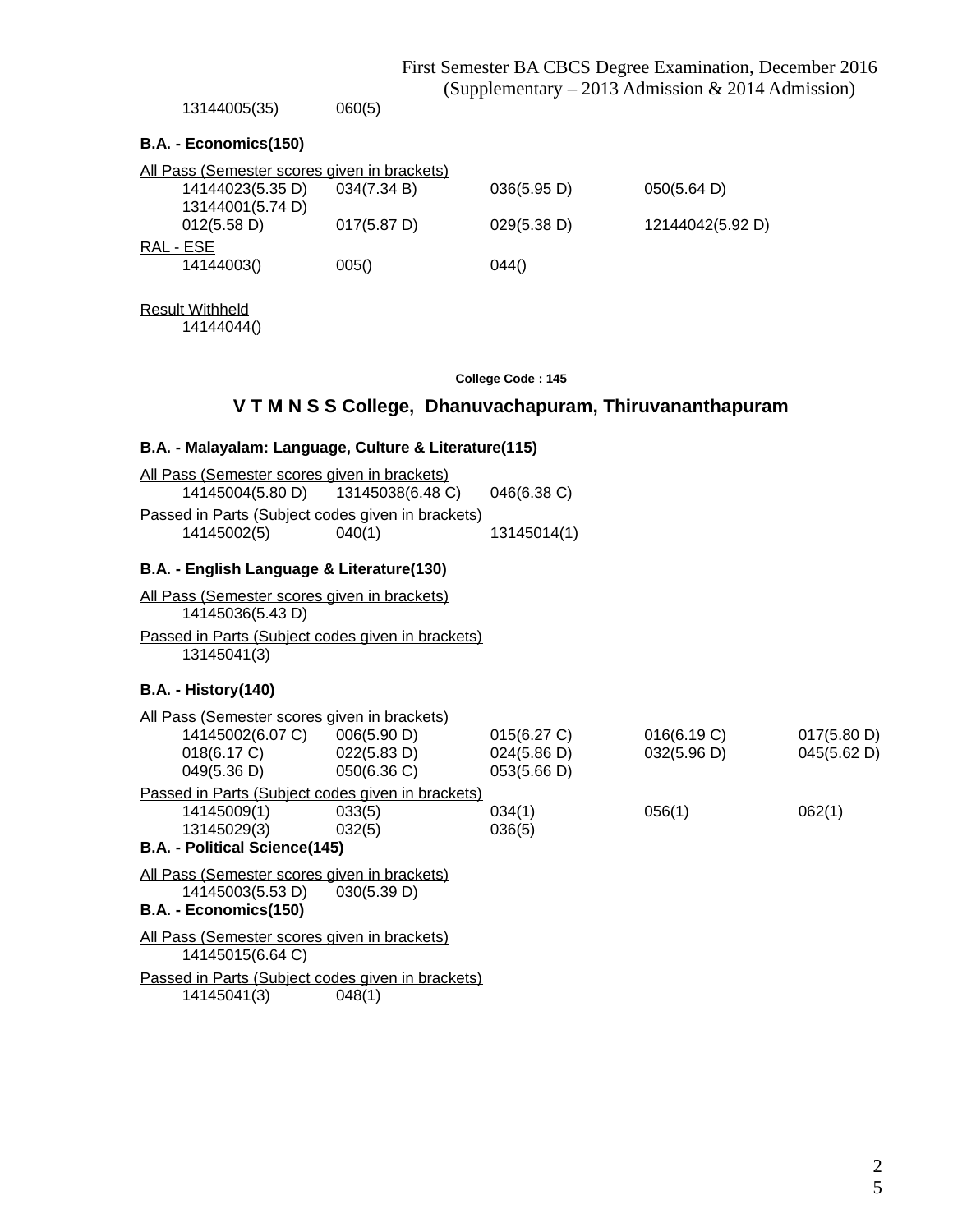## **Govt. College, Ambalapuzha, Alappuzha**

**B.A. - Economics(150)**

All Pass (Semester scores given in brackets) 14146004(4.73 E) 016(6.63 C) 018(5.82 D)

Passed in Parts (Subject codes given in brackets) 14146003(6)

**College Code : 147**

## **Malayankeezu Madhavakavi Memorial Govt. Arts and Science College, Malayankeezu, Thiruvananthapuram**

### **B.A. - English Language & Literature(130)**

All Pass (Semester scores given in brackets) 14147015(5.51 D) Passed in Parts (Subject codes given in brackets) 14147031(2)

**College Code : 148**

**Govt. Arts & Science College, Kulathoor, Neyyattinkara, Thiruvananthapuram**

### **B.A. - English Language & Literature(130)**

All Pass (Semester scores given in brackets) 14148036(5.53 D)

**College Code : 149**

## **Mar Gregorios College of Arts & Science, Punnapra, Alappuzha**

### **B.A. - English Language & Literature(130)**

All Pass (Semester scores given in brackets) 14149001(5.56 D) Passed in Parts (Subject codes given in brackets) 14149010(1) 017(1) 021(3)

**College Code : 150**

**Mother Theresa College, Nellikad, Kattakada, Thiruvananthapuram**

**B.A. - English Language & Literature(130)**

RAL - ESE 14150001() 003()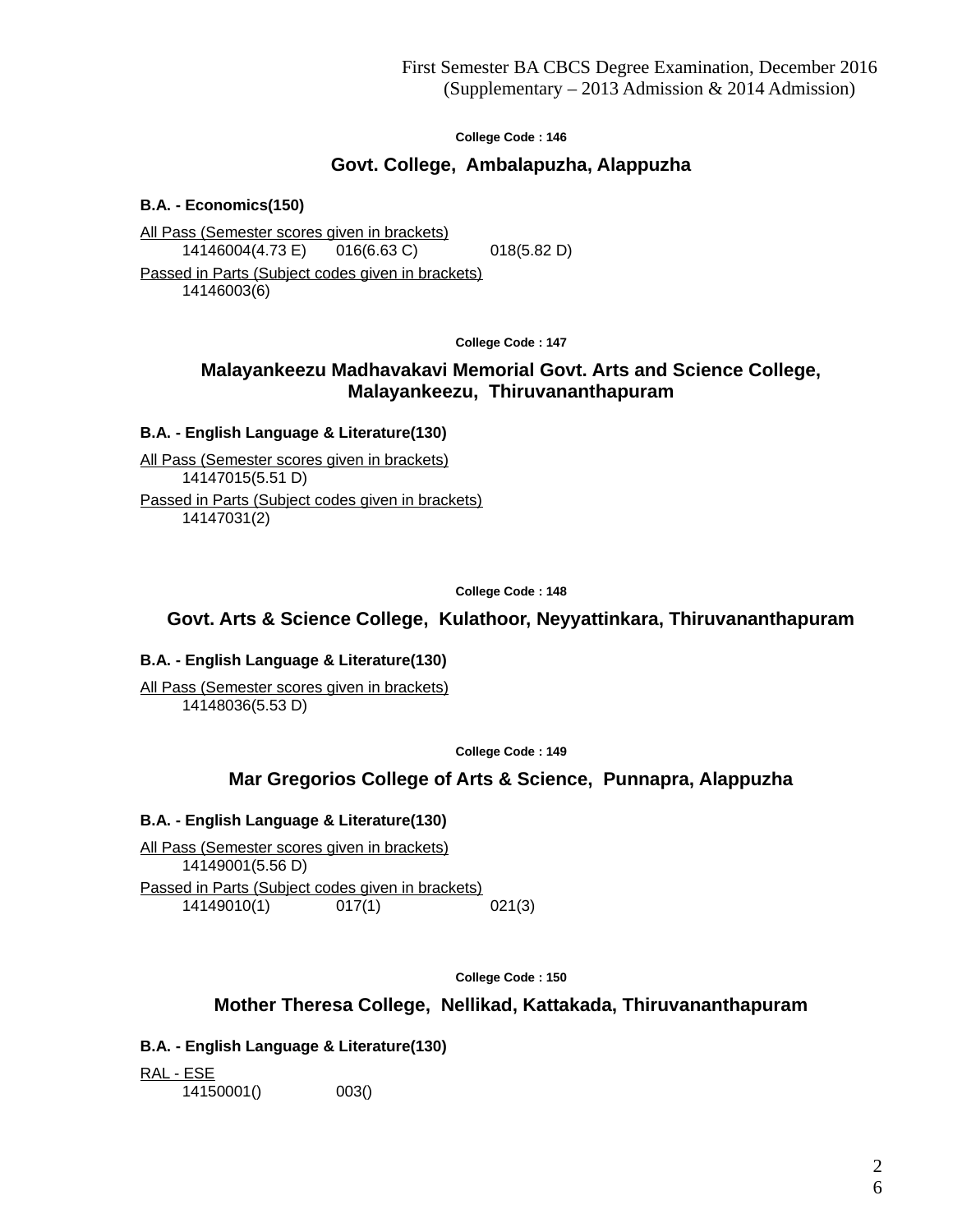### **Don Bosco College, Kottiyam, Kollam**

### **B.A. - English Language & Literature(130)**

All Pass (Semester scores given in brackets) 14151008(4.87 E)

**College Code : 152**

### **KTCT College of Arts & Science, Kallambalam, Thiruvananthapuram**

**B.A. - Economics(150)**

Passed in Parts (Subject codes given in brackets) 14152025(13456)

**College Code : 153**

### **KNM College of Arts & Science, Kanjiramkulam, Thiruvananthapuram**

### **B.A. - English Language & Literature(130)**

All Pass (Semester scores given in brackets) 14153012(5.47 D) 025(6.17 C)

**College Code : 155**

## **Dr Palpu College of Arts & Science, Pangode, Puthussery, Kollam**

### **B.A. - English Language & Literature(130)**

All Pass (Semester scores given in brackets) 14155012(5.53 D)

**College Code : 158**

### **Mannam N S S College, Edamulakkal,Anchal, Kollam**

#### **B.A. - English Language & Literature(130)**

| All Pass (Semester scores given in brackets)      |             |             |             |             |  |
|---------------------------------------------------|-------------|-------------|-------------|-------------|--|
| 14158011(6.10 C)                                  | 013(5.43 D) | 014(5.26 D) | 022(5.38 D) | 025(5.60 D) |  |
| 026(5.29 D)                                       | 027(6.40 C) | 036(5.29 D) | 037(5.75 D) | 038(5.84 D) |  |
| Passed in Parts (Subject codes given in brackets) |             |             |             |             |  |
| 14158009(1)                                       | 039(56)     |             |             |             |  |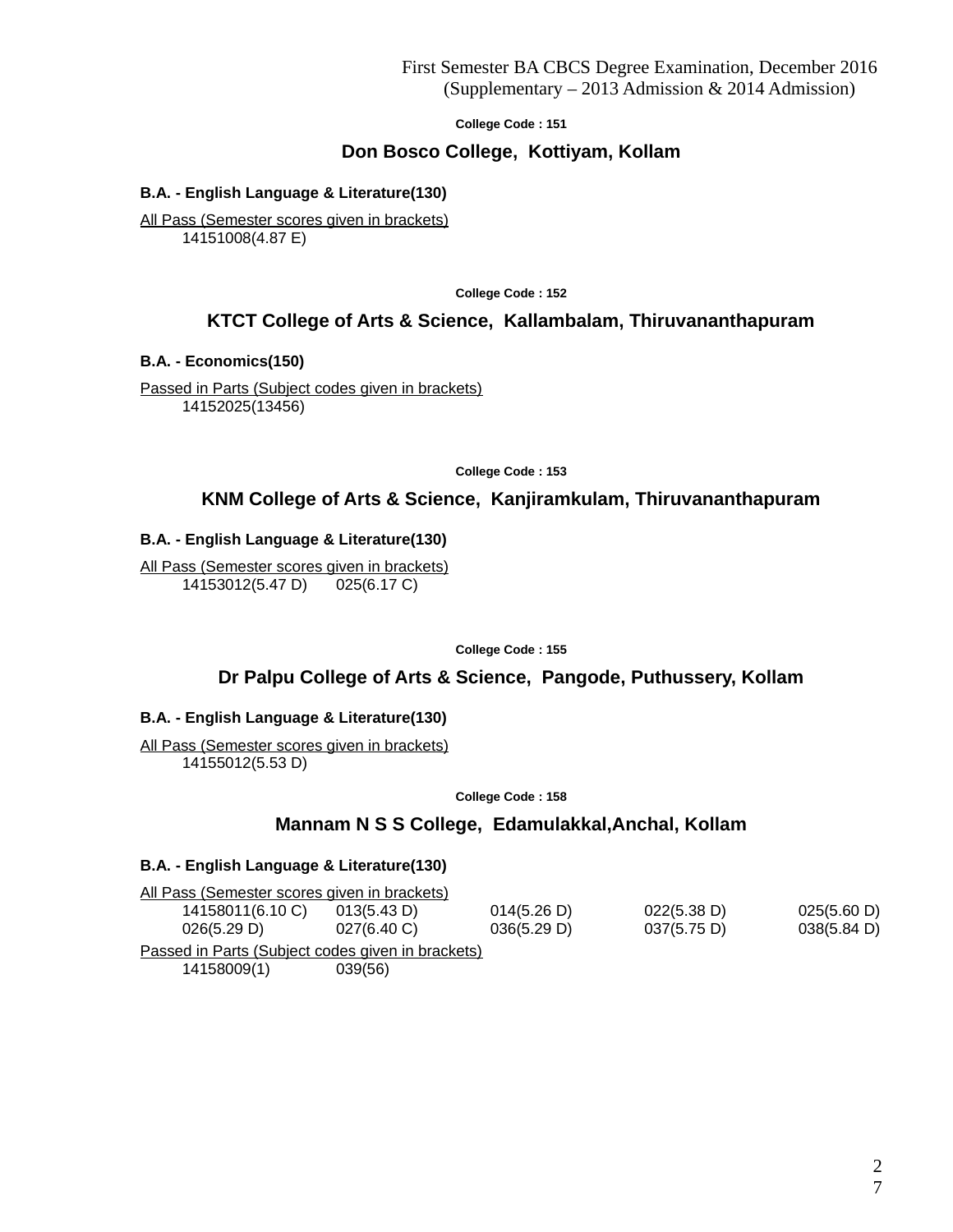### **Emmanuel College, Vazhichal, Thiruvananthapuram**

### **B.A. - English Language & Literature(130)**

All Pass (Semester scores given in brackets) 13804036(5.61 D) Passed in Parts (Subject codes given in brackets) 13804013(6) 041(3)

**College Code : 806**

## **Marthoma College of Science and Technology, Ayur,**

### **B.A. - English Language & Literature(130)**

RAL - ESE 14806017() 029() 030()

**College Code : 809**

## **Sree Vidyadhiraja Arts and Science College, Karunagappally, Kollam**

### **B.A. - Malayalam: Language, Culture & Literature(115)**

### **B.A. - English Language & Literature(130)**

All Pass (Semester scores given in brackets) 14809006(4.89 E) 009(4.83 E) Passed in Parts (Subject codes given in brackets) 14809029(6)

**College Code : 826**

### **Vigyaan College of Applied Sciences, Kattakada, Thiruvananthapuram**

### **B.A. - English Language & Literature(130)**

| All Pass (Semester scores given in brackets) |                                                   |             |             |       |
|----------------------------------------------|---------------------------------------------------|-------------|-------------|-------|
| 14826034(5.33 D)                             | 13826003(5.06 D)                                  | 011(5.44 D) | 029(5.56 D) |       |
| 14826026(5)                                  | Passed in Parts (Subject codes given in brackets) |             |             |       |
| RAL - ESE<br>14826001()                      | 022()                                             | 033()       | 036()       | 039() |